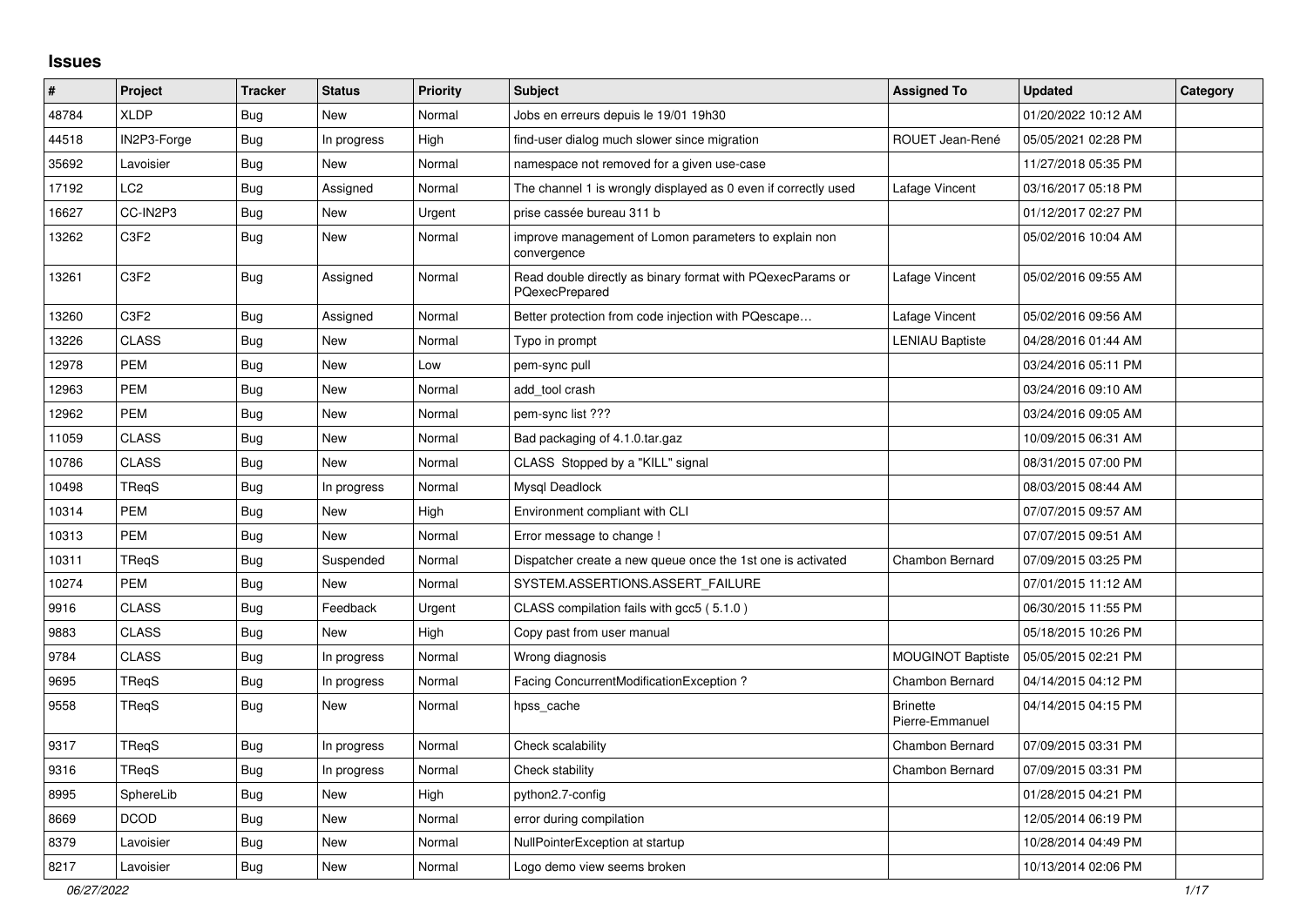| $\#$  | Project                                     | <b>Tracker</b> | <b>Status</b> | <b>Priority</b> | Subject                                                                                                        | <b>Assigned To</b>                 | <b>Updated</b>      | Category |
|-------|---------------------------------------------|----------------|---------------|-----------------|----------------------------------------------------------------------------------------------------------------|------------------------------------|---------------------|----------|
| 8055  | Lavoisier                                   | <b>Bug</b>     | New           | Normal          | view "debug" fails when Lavoisier is installed in a directory with<br>special character                        |                                    | 09/19/2014 05:02 PM |          |
| 7706  | <b>AGATA</b>                                | Bug            | New           | Normal          | update IRC services                                                                                            | Legay Eric                         | 07/10/2014 12:35 PM |          |
| 7655  | <b>AGATA DAQ</b>                            | <b>Bug</b>     | New           | Normal          | E-log                                                                                                          |                                    | 07/08/2014 09:46 AM |          |
| 7587  | <b>Topology Manager</b>                     | <b>Bug</b>     | New           | High            | Replace an item                                                                                                |                                    | 06/30/2014 05:42 PM |          |
| 6062  | <b>CLASS</b>                                | <b>Bug</b>     | New           | Normal          | FabricationPLant Parallelisation (in CLASS.cxx)                                                                |                                    | 02/10/2014 11:59 AM |          |
| 5795  | <b>Electronic Control</b><br>and Monitoring | <b>Bug</b>     | Feedback      | Normal          | Time out digitizer sever                                                                                       | Pietri Stephane                    | 01/13/2014 10:32 AM |          |
| 5765  | <b>AGATA DAQ</b>                            | Bug            | New           | Normal          | Anode01                                                                                                        |                                    | 01/08/2014 02:44 PM |          |
| 5759  | Electronic Control<br>and Monitoring        | Bug            | Feedback      | Normal          | bug checknarvalnodes 1                                                                                         | Ralet Damian                       | 01/17/2014 10:54 AM |          |
| 5592  | <b>DCOD</b>                                 | <b>Bug</b>     | New           | Low             | environment test missing in ./configure                                                                        |                                    | 11/29/2013 11:19 AM |          |
| 5462  | <b>DCOD</b>                                 | Bug            | Feedback      | Low             | Cleaning tags                                                                                                  | Grave Xavier                       | 01/25/2018 09:25 AM |          |
| 3673  | Smurf                                       | <b>Bug</b>     | Feedback      | Low             | gestion des options de smupdate                                                                                | Wernli Fabien                      | 02/04/2013 11:13 AM |          |
| 3154  | C3F2                                        | <b>Bug</b>     | Assigned      | High            | Uniformisation of range and color                                                                              | Lafage Vincent                     | 03/25/2016 01:06 AM |          |
| 2753  | Pipelet                                     | <b>Bug</b>     | New           | Urgent          | retrieve hook name from source code                                                                            |                                    | 05/22/2012 02:36 PM |          |
| 2373  | LC <sub>2</sub>                             | <b>Bug</b>     | Assigned      | Low             | Test of responsivity                                                                                           | Lafage Vincent                     | 12/20/2011 03:50 PM |          |
| 1566  | Pipelet                                     | Bug            | New           | Low             | Bug daemon cherrypy on Macintosh                                                                               |                                    | 05/10/2011 12:14 PM |          |
| 1561  | Smurf                                       | <b>Bug</b>     | New           | Normal          | Smurf::RRD does not support "base"                                                                             |                                    | 04/13/2011 05:00 PM |          |
| 1438  | TReqS                                       | <b>Bug</b>     | Assigned      | Normal          | Verifier le status des queues dans treqs                                                                       | <b>Brinette</b><br>Pierre-Emmanuel | 03/24/2015 04:13 PM |          |
| 1437  | Pipelet                                     | <b>Bug</b>     | New           | Normal          | str_parents not updated in time for glob_parent                                                                |                                    | 03/10/2011 05:51 PM |          |
| 1253  | LC <sub>2</sub>                             | <b>Bug</b>     | Assigned      | Low             | use / harden checks of getline                                                                                 | Lafage Vincent                     | 01/17/2011 01:32 PM |          |
| 1252  | LC <sub>2</sub>                             | <b>Bug</b>     | Assigned      | Low             | What is the proper Parsing Algorithm?                                                                          | Lafage Vincent                     | 01/17/2011 11:34 AM |          |
| 1235  | LC <sub>2</sub>                             | <b>Bug</b>     | Assigned      | Low             | shared-lib-calls-exit                                                                                          | Lafage Vincent                     | 01/13/2011 12:16 AM |          |
| 1003  | SphereLib                                   | Bug            | New           | Normal          | ps detection                                                                                                   |                                    | 10/15/2010 01:51 PM |          |
| 938   | SphereLib                                   | <b>Bug</b>     | New           | Low             | Construction icosahedron                                                                                       |                                    | 09/29/2010 11:32 AM |          |
| 714   | TReqS                                       | <b>Bug</b>     | New           | High            | Annuler un staging en cours                                                                                    |                                    | 03/24/2015 04:34 PM |          |
| 432   | Smurf                                       | <b>Bug</b>     | New           | High            | creation de fichiers vides                                                                                     |                                    | 04/23/2021 11:44 AM |          |
| 351   | RIsngCons                                   | <b>Bug</b>     | New           | Urgent          | Refresh only on action                                                                                         | <b>Puel Mattieu</b>                | 04/08/2016 04:07 PM |          |
| 48757 | LabInvent                                   | Feature        | New           | Immediate       | *** F - DIVERS TODO (à dispatcher)                                                                             | Pallier Etienne                    | 01/19/2022 04:12 PM |          |
| 47957 | LabInvent                                   | Feature        | New           | Normal          | *** F - ENTITY - Les GROUPES (de User ou Materiel) :<br>Thématique, Métier, Projet, Site (+ Pole ou Service ?) |                                    | 12/13/2021 11:12 AM |          |
| 47951 | LabInvent                                   | Feature        | New           | Normal          | *** F - Etiquettes & Imprimantes                                                                               |                                    | 11/30/2021 01:42 PM |          |
| 47932 | LabInvent                                   | Feature        | New           | Normal          | *** F - DOC (documentation)                                                                                    |                                    | 11/30/2021 01:10 PM |          |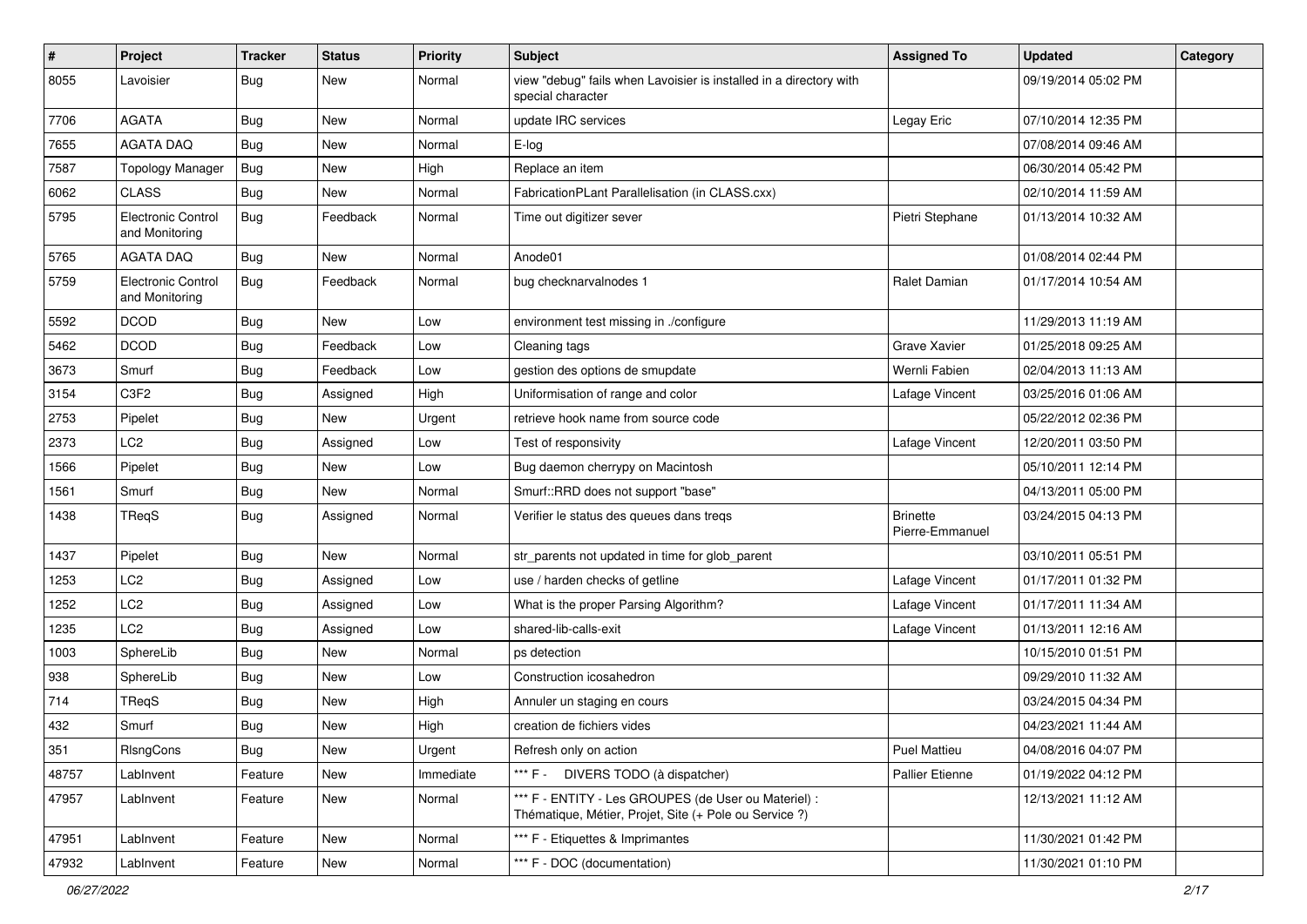| $\vert$ # | Project      | <b>Tracker</b> | <b>Status</b> | <b>Priority</b> | <b>Subject</b>                                                                                                                   | <b>Assigned To</b> | <b>Updated</b>      | Category |
|-----------|--------------|----------------|---------------|-----------------|----------------------------------------------------------------------------------------------------------------------------------|--------------------|---------------------|----------|
| 47921     | LabInvent    | Feature        | New           | Immediate       | *** F - Framework CakePhp                                                                                                        |                    | 12/02/2021 04:45 PM |          |
| 47895     | LabInvent    | Feature        | New           | Normal          | *** F - ENTITY - Documents attachés (à Materiel ou Suivi)                                                                        |                    | 12/13/2021 11:09 AM |          |
| 47875     | LabInvent    | Feature        | New           | Urgent          | *** F - ENTITY GÉNÉRIQUE - Actions & Vues génériques (&<br>Refactorisation)                                                      |                    | 12/01/2021 11:21 AM |          |
| 47869     | LabInvent    | Feature        | New           | Normal          | *** F - Tests                                                                                                                    |                    | 12/06/2021 02:28 PM |          |
| 47866     | LabInvent    | Feature        | New           | Urgent          | *** F - Installation                                                                                                             |                    | 12/13/2021 11:08 AM |          |
| 47865     | LabInvent    | Feature        | New           | Normal          | *** F - Configuration générale                                                                                                   |                    | 12/13/2021 11:06 AM |          |
| 47864     | LabInvent    | Feature        | New           | Normal          | *** F - ENTITY - Autres                                                                                                          |                    | 11/30/2021 12:57 PM |          |
| 47863     | LabInvent    | Feature        | New           | High            | *** F - ENTITY - Users                                                                                                           |                    | 11/30/2021 03:43 PM |          |
| 47862     | LabInvent    | Feature        | New           | Normal          | *** F - ENTITY - Prets (de Materiel)                                                                                             |                    | 12/13/2021 11:10 AM |          |
| 47861     | LabInvent    | Feature        | New           | Urgent          | *** F - ENTITY - Suivis (de Materiel ou User)                                                                                    |                    | 12/13/2021 11:10 AM |          |
| 47860     | LabInvent    | Feature        | New           | Immediate       | *** F - ENTITY - Materiels                                                                                                       |                    | 01/19/2022 03:51 PM |          |
| 45485     | PyROS        | Feature        | New           | High            | **** D0 - GENERAL, ADMINISTRATIVE & TECHNICAL                                                                                    |                    | 03/16/2022 04:53 PM |          |
| 45484     | PyROS        | Feature        | New           | Normal          | **** D5 - Images management (L1-L2)                                                                                              |                    | 02/02/2022 02:36 PM |          |
| 45483     | PyROS        | Feature        | New           | High            | **** D4 - Images production (L0)                                                                                                 |                    | 03/16/2022 07:28 AM |          |
| 45482     | PyROS        | Feature        | New           | High            | **** D3 - Sequences submission & plannig                                                                                         |                    | 02/22/2022 03:01 PM |          |
| 45481     | PyROS        | Feature        | New           | Normal          | **** D2 - Users & Programs                                                                                                       |                    | 03/29/2022 09:17 AM |          |
| 45480     | PyROS        | Feature        | New           | High            | **** D1 - System Security & Control                                                                                              |                    | 05/24/2022 02:55 PM |          |
| 44721     | PyROS        | Feature        | New           | Normal          | *** GF4 - QUAL - Quality & Tests - High level tests (integration &<br>functional), plan tests, validation des exigences (qualif) |                    | 03/16/2022 04:55 PM |          |
| 44661     | PyROS        | Feature        | New           | Normal          | *** SF13 - IAF - Images Fetching (quicklook & download)                                                                          |                    | 03/15/2022 04:49 PM |          |
| 44659     | PyROS        | Feature        | New           | Normal          | *** GF3 - INFRA - Hardware, Operating System, Network, Security<br>& Safety                                                      |                    | 03/16/2022 04:51 PM |          |
| 44658     | <b>PyROS</b> | Feature        | New           | High            | *** SF15 - SST - START&STOP - System Startup (launch),<br>monitoring, and Shutdown                                               |                    | 05/24/2022 02:55 PM |          |
| 44584     | PyROS        | Feature        | New           | Normal          | *** SF10 - CAL - Calibration (Dark/Bias/Flat)                                                                                    |                    | 03/15/2022 04:48 PM |          |
| 44514     | PyROS        | Feature        | New           | Normal          | *** SF11 - IPC - Images Processing (Grenouille)                                                                                  | Klotz Alain        | 03/15/2022 04:44 PM |          |
| 44172     | PyROS        | Feature        | New           | High            | *** SF14 - OCF - Observatory Unit & Site Configuration                                                                           |                    | 01/29/2022 01:24 AM |          |
| 44165     | PyROS        | Feature        | New           | Normal          | *** SF16 - DSH - General monitoring : Dashboard (website)                                                                        |                    | 03/15/2022 11:26 PM |          |
| 44164     | PyROS        | Feature        | New           | Normal          | *** SF12 - IAN - Images Analysis (Triton)                                                                                        |                    | 03/15/2022 04:48 PM |          |
| 44163     | PyROS        | Feature        | New           | Normal          | *** SF09 - CMC - Command Control - Telescope & Instruments<br>Control & Monitoring (DeviceController, AgentDevice)               |                    | 03/16/2022 07:28 AM |          |
| 44162     | PyROS        | Feature        | New           | High            | *** SF08 - EXE (SOX) - Observation Sequence (SO) eXecution                                                                       |                    | 03/15/2022 04:46 PM |          |
| 44161     | PyROS        | Feature        | New           | High            | *** SF04 - SPV - System Coordination & Supervision : Majordome<br>(Conducting) (head)                                            |                    | 03/15/2022 04:45 PM |          |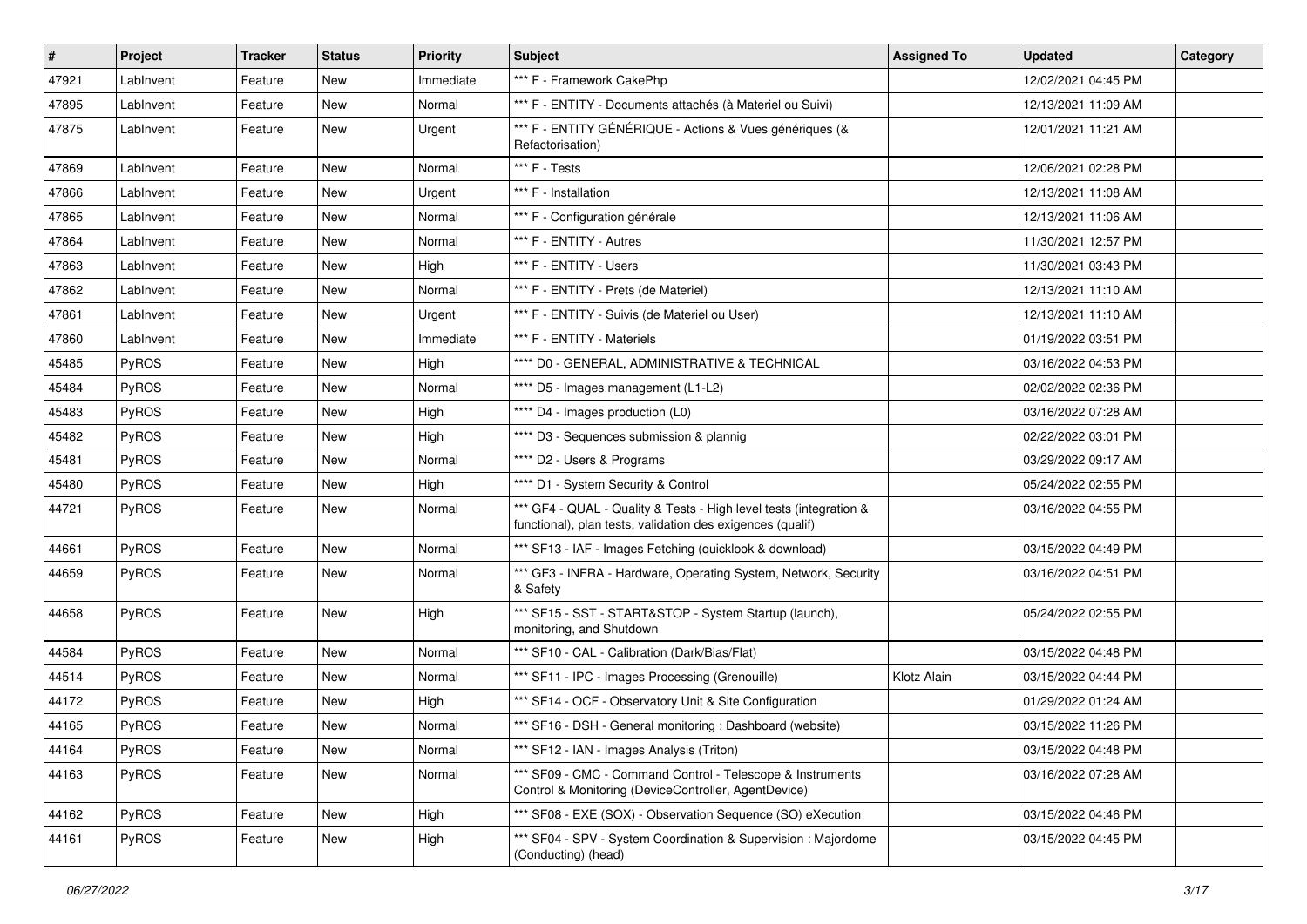| $\sharp$ | Project           | <b>Tracker</b> | <b>Status</b> | <b>Priority</b> | Subject                                                                                                                               | <b>Assigned To</b> | <b>Updated</b>      | Category |
|----------|-------------------|----------------|---------------|-----------------|---------------------------------------------------------------------------------------------------------------------------------------|--------------------|---------------------|----------|
| 44160    | PyROS             | Feature        | New           | Normal          | *** SF07 - PLN - Observation Sequences Planning & Scheduling                                                                          |                    | 03/15/2022 04:46 PM |          |
| 44159    | PyROS             | Feature        | New           | Normal          | *** SF03 - ENV - Environment Monitoring (int/ext, observatory &<br>weather)                                                           |                    | 05/05/2022 09:54 AM |          |
| 44158    | PyROS             | Feature        | <b>New</b>    | Normal          | *** SF06 - ALR - Alerts Management                                                                                                    |                    | 03/15/2022 04:46 PM |          |
| 44154    | PyROS             | Feature        | In progress   | Normal          | *** SF02 - SCP - Scientific Programs Management                                                                                       |                    | 03/29/2022 09:17 AM |          |
| 44153    | PyROS             | Feature        | New           | Normal          | *** SF05 - SEQ - Observation Sequences Management                                                                                     | Koralewski Alexis  | 02/23/2022 10:45 AM |          |
| 44151    | PyROS             | Feature        | New           | High            | *** GF1 - PROJ - Project management, documentation, formation<br>des utilisateurs, interfaces, plan de justification de la définition |                    | 01/31/2022 11:32 AM |          |
| 44150    | PyROS             | Feature        | In progress   | Normal          | *** SF01 - USR - Users, Roles, and Authorizations Management                                                                          |                    | 03/29/2022 09:14 AM |          |
| 44148    | PyROS             | Feature        | New           | High            | *** GF2 - INST - Config, Install, udpate, deploy (IRAP, CNES,<br>TAROT)                                                               |                    | 03/16/2022 07:27 AM |          |
| 37910    | Lavoisier         | Feature        | New           | High            | do not log AdaptorException when they are already sent to the<br>user                                                                 |                    | 07/25/2019 09:41 AM |          |
| 37461    | Lavoisier         | Feature        | New           | Normal          | add support for jdk 11                                                                                                                |                    | 04/25/2019 01:53 PM |          |
| 37409    | TReqS             | Feature        | New           | Normal          | Statistiques sur les queues dans les logs                                                                                             |                    | 04/11/2019 01:40 PM |          |
| 34801    | Lavoisier         | Feature        | New           | Normal          | add support for attribute @if in element view/variable                                                                                |                    | 07/31/2018 12:57 PM |          |
| 31881    | Narval Standalone | Feature        | New           | Normal          | Logs de l'instance                                                                                                                    | Théo Le Guen       | 04/24/2018 03:59 PM |          |
| 12976    | <b>PEM</b>        | Feature        | New           | Low             | pem-sync co_pem                                                                                                                       |                    | 03/24/2016 05:00 PM |          |
| 12975    | <b>PEM</b>        | Feature        | New           | Normal          | pem-sync co_pem                                                                                                                       |                    | 03/24/2016 04:54 PM |          |
| 12974    | <b>PEM</b>        | Feature        | New           | Normal          | pem-sync cp_pem                                                                                                                       |                    | 03/24/2016 04:52 PM |          |
| 12961    | <b>PEM</b>        | Feature        | New           | Normal          | PEM version                                                                                                                           |                    | 03/24/2016 09:03 AM |          |
| 11484    | Lavoisier         | Feature        | New           | Low             | improve command "lavoisier-upgrade.sh"                                                                                                |                    | 04/10/2018 11:06 AM |          |
| 10871    | <b>CLASS</b>      | Feature        | <b>New</b>    | Normal          | <b>Nominal Power</b>                                                                                                                  |                    | 09/10/2015 05:27 PM |          |
| 10273    | <b>PEM</b>        | Feature        | New           | Normal          | Easier configuration process                                                                                                          |                    | 07/01/2015 11:11 AM |          |
| 10255    | <b>CLASS</b>      | Feature        | New           | Normal          | Take into account Load Factor Evolution                                                                                               | MOUGINOT Baptiste  | 06/26/2015 11:33 AM |          |
| 10227    | <b>CLASS</b>      | Feature        | <b>New</b>    | Immediate       | <b>MURE GUI</b>                                                                                                                       | MOUGINOT Baptiste  | 06/23/2015 01:36 PM |          |
| 9799     | Lavoisier         | Feature        | New           | Normal          | esxl function missing : add-duration                                                                                                  |                    | 04/30/2015 11:00 AM |          |
| 9790     | <b>CLASS</b>      | Feature        | New           | High            | neutron & y Spectrum calculation                                                                                                      |                    | 04/29/2015 12:15 PM |          |
| 9789     | CLASS             | Feature        | New           | Normal          | Multi Stream in EQM                                                                                                                   |                    | 04/29/2015 12:12 PM |          |
| 9788     | <b>CLASS</b>      | Feature        | New           | Normal          | Multi Stream in FabricationPlant                                                                                                      |                    | 04/29/2015 12:10 PM |          |
| 9787     | <b>CLASS</b>      | Feature        | New           | Normal          | Multi Stream in FabricationPlant/EQM                                                                                                  |                    | 04/29/2015 12:10 PM |          |
| 9704     | Lavoisier         | Feature        | New           | Normal          | add option --override to lavoisier-upgrade.sh                                                                                         |                    | 04/15/2015 10:07 AM |          |
| 9534     | Pipelet           | Feature        | New           | Normal          | logging of stdout and stderr                                                                                                          |                    | 03/25/2015 02:31 PM |          |
| 9335     | TReqS             | Feature        | Assigned      | Normal          | SIGINT  TERM   HUP                                                                                                                    | Chambon Bernard    | 05/06/2015 08:26 AM |          |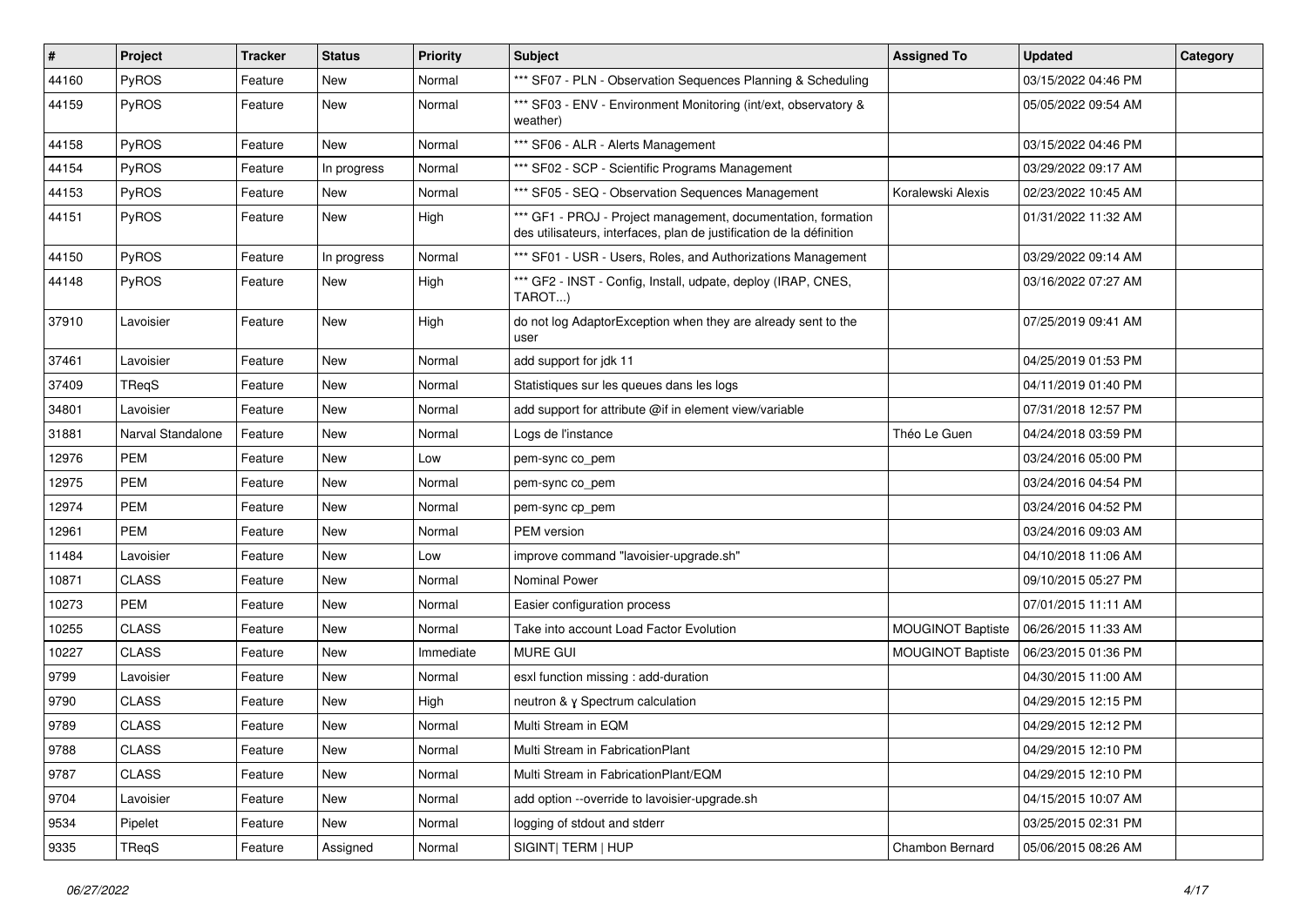| #    | Project                              | <b>Tracker</b> | <b>Status</b> | <b>Priority</b> | Subject                                                                                   | <b>Assigned To</b>       | <b>Updated</b>      | Category |
|------|--------------------------------------|----------------|---------------|-----------------|-------------------------------------------------------------------------------------------|--------------------------|---------------------|----------|
| 8668 | <b>DCOD</b>                          | Feature        | New           | Normal          | filterdiff is missing                                                                     |                          | 12/05/2014 06:17 PM |          |
| 8667 | <b>DCOD</b>                          | Feature        | <b>New</b>    | Normal          | uuid missing                                                                              |                          | 12/05/2014 06:14 PM |          |
| 8369 | LC <sub>2</sub>                      | Feature        | New           | Normal          | Standardize by relying on GNU getopt instead of proprietary<br>cmdline                    | Lafage Vincent           | 10/27/2014 07:06 PM |          |
| 8262 | Pipelet                              | Feature        | <b>New</b>    | Normal          | LocalRepository: recursive search of segment source script                                |                          | 10/19/2014 05:13 PM |          |
| 8132 | Lavoisier                            | Feature        | New           | Normal          | support attribute @first-child-attributes in <element></element>                          |                          | 09/30/2014 04:28 PM |          |
| 8099 | LC <sub>2</sub>                      | Feature        | New           | High            | Add business rule forbidding empty CRT-DSP configuration (at<br>least 1 manu per CRT DSP) | Lafage Vincent           | 10/27/2014 07:00 PM |          |
| 7811 | Lavoisier                            | Feature        | <b>New</b>    | Normal          | support server-side argument validation with XPath                                        |                          | 07/30/2014 05:05 PM |          |
| 7641 | KickSlot                             | Feature        | In progress   | Normal          | Procédure perte mot de passe                                                              | <b>Flieller Cyril</b>    | 09/04/2014 02:55 PM |          |
| 7460 | Lavoisier                            | Feature        | <b>New</b>    | High            | support HTTP proxy                                                                        |                          | 02/17/2015 01:04 PM |          |
| 7385 | <b>CLASS</b>                         | Feature        | New           | High            | <b>GUI devellopment</b>                                                                   | <b>LENIAU Baptiste</b>   | 04/29/2015 12:15 PM |          |
| 7380 | <b>CLASS</b>                         | Feature        | New           | High            | ReactorFacility                                                                           | <b>LENIAU Baptiste</b>   | 06/11/2014 11:06 AM |          |
| 7379 | <b>CLASS</b>                         | Feature        | <b>New</b>    | Normal          | FrontEnd                                                                                  | <b>MOUGINOT Baptiste</b> | 06/11/2014 11:05 AM |          |
| 7037 | <b>Topology Manager</b>              | Feature        | New           | Normal          | Configuration file for TM                                                                 |                          | 04/30/2014 03:11 PM |          |
| 6748 | <b>CLASS</b>                         | Feature        | New           | Normal          | Charger un parc présimulé à partir du .root                                               |                          | 04/03/2014 11:36 AM |          |
| 5799 | <b>AGATA DAQ</b>                     | Feature        | New           | High            | ELOG not available from GSI guest network                                                 | Aubert Yann              | 01/15/2014 05:54 PM |          |
| 5757 | <b>Topology Manager</b>              | Feature        | <b>New</b>    | Low             | Topology manager- error detection in mezzanine                                            |                          | 01/07/2014 01:29 PM |          |
| 5751 | Electronic Control<br>and Monitoring | Feature        | New           | Low             | buildcfg with some error message                                                          |                          | 01/06/2014 05:43 PM |          |
| 5736 | <b>AGATA DAQ</b>                     | Feature        | New           | High            | Would like to have access to GSI printers                                                 | Aubert Yann              | 01/06/2014 09:22 AM |          |
| 5729 | <b>Topology Manager</b>              | Feature        | New           | Low             | Title in firefox                                                                          |                          | 01/03/2014 06:58 PM |          |
| 5726 | <b>Topology Manager</b>              | Feature        | New           | Normal          | Display                                                                                   |                          | 01/06/2014 09:21 AM |          |
| 5725 | <b>Topology Manager</b>              | Feature        | Assigned      | High            | propagation of OFF status to the GTS tree                                                 | Ralet Damian             | 01/10/2014 05:25 PM |          |
| 5503 | <b>DCOD</b>                          | Feature        | New           | Low             | test ada 2012 in ./configure                                                              |                          | 11/13/2013 04:54 PM |          |
| 5377 | <b>CLASS</b>                         | Feature        | New           | Low             | enrichment factory                                                                        |                          | 10/21/2013 03:15 PM |          |
| 5376 | <b>CLASS</b>                         | Feature        | New           | Low             | Reactor batch creation                                                                    |                          | 10/21/2013 03:14 PM |          |
| 5350 | <b>CLASS</b>                         | Feature        | <b>New</b>    | Low             | Set some quality criteria on Pu when building a MOX fuel                                  |                          | 10/22/2013 11:50 AM |          |
| 5329 | <b>CLASS</b>                         | Feature        | New           | Low             | Power density                                                                             |                          | 10/14/2013 05:58 PM |          |
| 4937 | <b>DCOD</b>                          | Feature        | New           | Low             | Implement Hobbit/Zabbix scripts                                                           | Grave Xavier             | 08/27/2013 11:19 AM |          |
| 3992 | Pipelet                              | Feature        | New           | Low             | directory in data with specific color                                                     |                          | 02/20/2013 05:19 PM |          |
| 3043 | <b>APCScheduler</b>                  | Feature        | New           | Low             | option submit                                                                             | Colley Jean-Marc         | 03/10/2016 12:43 PM |          |
| 3039 | APCScheduler                         | Feature        | New           | Normal          | création de tarball sans exécutable                                                       |                          | 07/31/2012 06:11 PM |          |
| 3022 | AGATA DAQ                            | Feature        | New           | Low             | [ELOG] change the "From"                                                                  |                          | 07/26/2012 10:18 AM |          |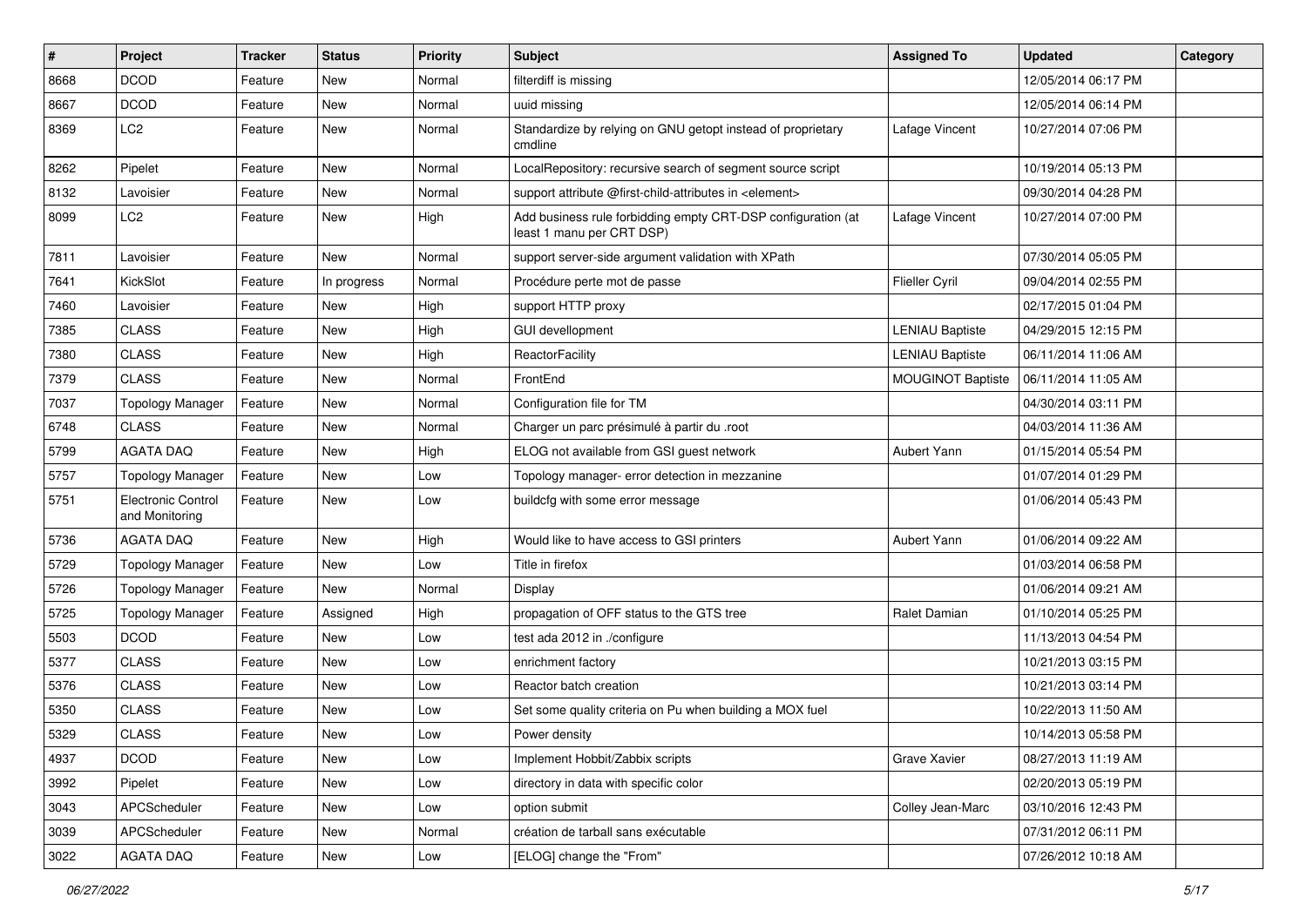| $\vert$ # | Project         | <b>Tracker</b> | <b>Status</b> | <b>Priority</b> | <b>Subject</b>                                                 | <b>Assigned To</b>  | <b>Updated</b>      | Category |
|-----------|-----------------|----------------|---------------|-----------------|----------------------------------------------------------------|---------------------|---------------------|----------|
| 2431      | LC <sub>2</sub> | Feature        | Assigned      | Normal          | Enforce stricter checks on startup precondition                | Lafage Vincent      | 02/03/2012 09:54 PM |          |
| 2118      | LC <sub>2</sub> | Feature        | New           | Low             | Prepare the Command Line Interface of validator to parse rdRam | Lafage Vincent      | 10/20/2011 04:20 PM |          |
| 2112      | LC2             | Feature        | New           | Low             | Rorc lib                                                       |                     | 04/08/2013 06:11 PM |          |
| 2076      | LC <sub>2</sub> | Feature        | New           | Low             | Finer grained report for boot Crocus script                    |                     | 10/11/2011 02:18 PM |          |
| 1299      | APCScheduler    | Feature        | <b>New</b>    | High            | Utilisation de python, numpy, scipy,                           | Colley Jean-Marc    | 02/10/2011 11:07 AM |          |
| 1255      | LC2             | Feature        | Assigned      | Low             | Provide proper Shared-Object name to libraries                 | Lafage Vincent      | 01/17/2011 01:39 PM |          |
| 1254      | LC <sub>2</sub> | Feature        | Assigned      | Low             | Add Tooltip for the three LC2 modes                            | Lafage Vincent      | 01/17/2011 01:34 PM |          |
| 1232      | LC2             | Feature        | Assigned      | Low             | Include parseCrocusVersion in the Crocus Thread                | Lafage Vincent      | 01/12/2011 12:18 AM |          |
| 1231      | LC <sub>2</sub> | Feature        | Assigned      | Low             | Include boot in the Crocus Thread                              | Lafage Vincent      | 01/12/2011 12:16 AM |          |
| 1156      | LC <sub>2</sub> | Feature        | Assigned      | High            | query Marc Status generation & validation options              | Lafage Vincent      | 12/07/2010 04:54 PM |          |
| 959       | SphereLib       | Feature        | New           | Low             | intégrer ginp                                                  |                     | 10/06/2010 11:30 AM |          |
| 890       | SphereLib       | Feature        | New           | Low             | spline with order $!= 3$                                       |                     | 09/06/2010 03:08 PM |          |
| 755       | SphereLib       | Feature        | New           | Normal          | Parallélisation de cat2mask                                    |                     | 06/14/2010 04:34 PM |          |
| 754       | SphereLib       | Feature        | New           | Normal          | Parallélisation de la routine apodize_mask                     |                     | 06/14/2010 04:33 PM |          |
| 748       | Pipelet         | Feature        | New           | Low             | Git and CVS repositories                                       | Le Jeune Maude      | 03/11/2011 11:41 AM |          |
| 631       | ftsmonitor      | Feature        | New           | Low             | History of a DN access                                         |                     | 10/22/2010 10:10 AM |          |
| 597       | Oval            | Feature        | New           | Normal          | YAML comme langage de configuration ?                          |                     | 05/11/2010 01:36 PM |          |
| 520       | TReqS           | Feature        | <b>New</b>    | Normal          | Communication entre Serveur et Client sans Base de données     |                     | 03/24/2015 04:37 PM |          |
| 517       | TReqS           | Feature        | New           | Normal          | Outils d'administation pour Treqs                              |                     | 03/24/2015 04:29 PM |          |
| 516       | TReqS           | Feature        | New           | Normal          | Désactiver des queues                                          |                     | 03/24/2015 04:24 PM |          |
| 500       | TReqS           | Feature        | New           | Low             | Injecter les information d'opération vers COLLOS               |                     | 03/24/2015 04:29 PM |          |
| 425       | TReqS           | Feature        | New           | Low             | Durée de vie des métadata                                      |                     | 03/24/2015 04:30 PM |          |
| 423       | TReqS           | Feature        | New           | High            | Écrire une toolbox pour administration                         |                     | 03/24/2015 04:40 PM |          |
| 416       | TRegS           | Feature        | In progress   | Normal          | État drainé pour TReqS                                         |                     | 03/24/2015 04:04 PM |          |
| 388       | TReqS           | Feature        | New           | High            | Possibilités d'interactions avec le serveur TReqS              |                     | 03/24/2015 04:06 PM |          |
| 202       | Smurf           | Feature        | New           | Low             | Smurf::DB::Getopt add fping to smelect                         |                     | 10/21/2009 04:46 PM |          |
| 187       | RIsngCons       | Feature        | New           | Low             | Abort limit/delete/ack                                         | <b>Puel Mattieu</b> | 10/07/2009 01:08 PM |          |
| 186       | RIsngCons       | Feature        | New           | Normal          | Flood limit                                                    | <b>Puel Mattieu</b> | 10/07/2009 01:07 PM |          |
| 93        | RIsngCons       | Feature        | New           | Low             | Touche pour forcer le renouvellement de cache                  |                     | 03/31/2009 10:16 AM |          |
| 87        | RIsngCons       | Feature        | New           | Low             | Limiter la taille du cache                                     |                     | 03/30/2009 03:32 PM |          |
| 86        | RIsngCons       | Feature        | New           | Low             | Tris dynamiques                                                |                     | 03/30/2009 03:31 PM |          |
| 36236     | IN2P3-Forge     | Support        | New           | High            | Synchronisation demandée pour un serveur Mercurial             |                     | 04/13/2021 09:07 AM |          |
| 35994     | IN2P3-Forge     | Support        | New           | Normal          | Synchronisation demandée pour un serveur Mercurial             |                     | 01/11/2019 03:10 PM |          |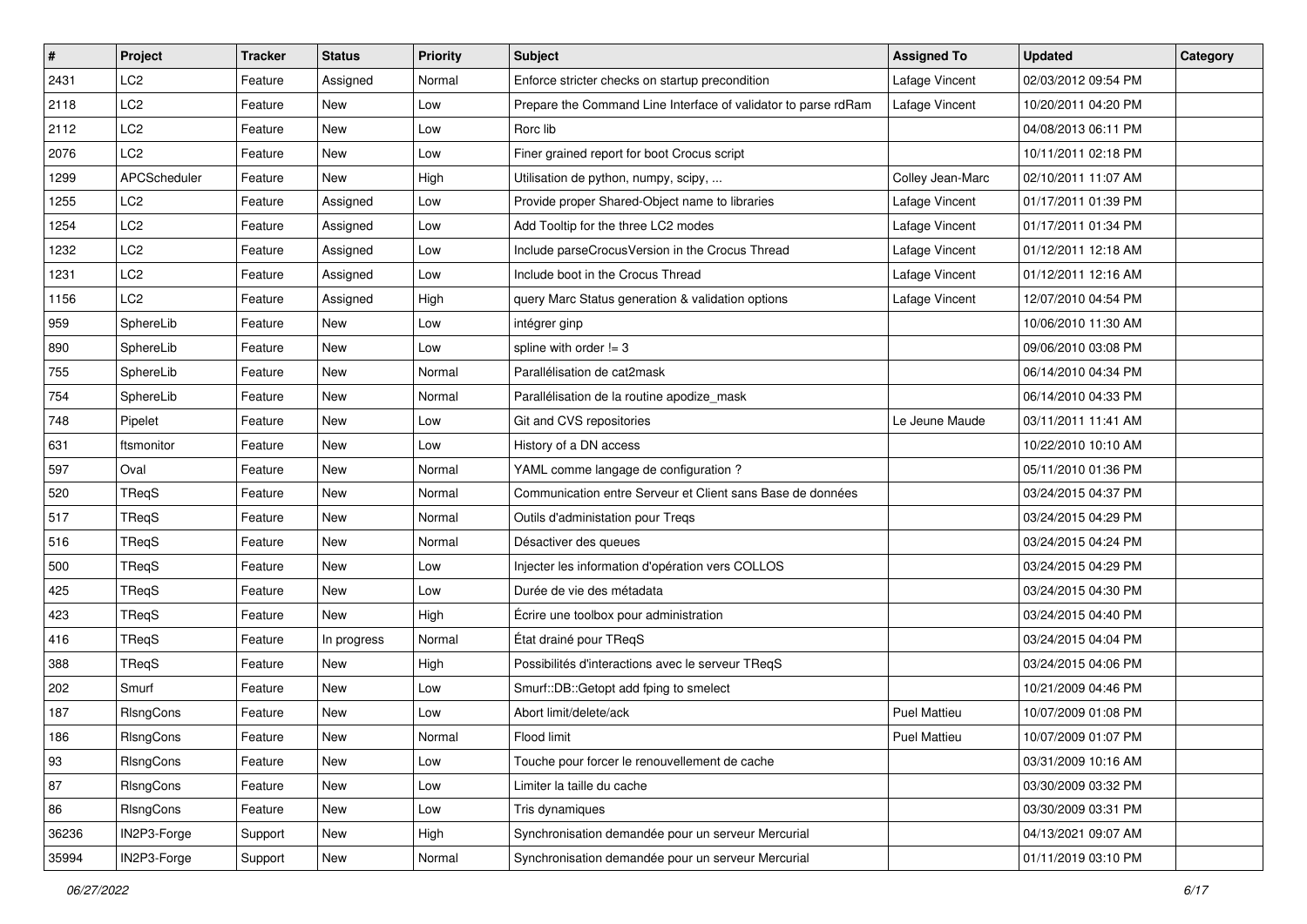| $\sharp$ | Project                            | <b>Tracker</b> | <b>Status</b> | <b>Priority</b> | <b>Subject</b>                                      | <b>Assigned To</b> | <b>Updated</b>      | Category |
|----------|------------------------------------|----------------|---------------|-----------------|-----------------------------------------------------|--------------------|---------------------|----------|
| 16628    | CC-IN2P3                           | Support        | New           | Normal          | Sèche cheveux dans le vestiaire                     |                    | 01/12/2017 02:37 PM |          |
| 10065    | <b>CLASS</b>                       | Support        | <b>New</b>    | Normal          | Multi-Threading in CLASS                            |                    | 06/05/2015 11:30 AM |          |
| 9491     | <b>JEM-EUSO</b>                    | Support        | New           | Normal          | I need to access also to AWG Euso balloon documents |                    | 03/18/2015 03:36 PM |          |
| 7041     | <b>Topology Manager</b>            | Support        | New           | Normal          | Sub repositories                                    |                    | 04/30/2014 03:52 PM |          |
| 5838     | <b>AGATA DAQ</b>                   | Support        | New           | Normal          | /agatadisks                                         | Aubert Yann        | 01/17/2014 06:07 PM |          |
| 5739     | <b>AGATA DAQ</b>                   | Support        | New           | Low             | visu1 out                                           |                    | 01/04/2014 01:46 PM |          |
| 5710     | <b>ENX</b>                         | Support        | Assigned      | Low             | Documentation - Named function                      | Dosme Nicolas      | 02/25/2014 04:58 PM |          |
| 5684     | <b>AGATA DAQ</b>                   | Support        | New           | High            | Hard drive of anode                                 | Aubert Yann        | 01/06/2014 09:24 AM |          |
| 5590     | <b>SIMGRID</b>                     | Support        | Assigned      | Normal          | Create msg_storage_management group in DOXYGEN ?!   | Veyre Pierre       | 11/29/2013 10:20 AM |          |
| 2109     | <b>LPC Service</b><br>Informatique | Support        | New           | Low             | imprimantes                                         | Jammes Fabrice     | 10/19/2011 10:12 AM |          |
| 1258     | LC <sub>2</sub>                    | Support        | Assigned      | Low             | Better report of mute FRT                           | Lafage Vincent     | 09/18/2012 06:15 PM |          |
| 49994    | PyROS                              | Task           | In progress   | Normal          | SP export (list & 1)                                | Koralewski Alexis  | 03/29/2022 09:17 AM |          |
| 49945    | <b>GRAND</b>                       | Task           | New           | Normal          | WP 11: improvement dating of events                 | voisin vincent     | 03/22/2022 02:31 PM |          |
| 49944    | <b>GRAND</b>                       | Task           | New           | Normal          | WP 10.3: data analysis                              |                    | 03/18/2022 04:45 PM |          |
| 49943    | <b>GRAND</b>                       | Task           | <b>New</b>    | Normal          | WP 10.2: data taking                                |                    | 03/18/2022 04:45 PM |          |
| 49942    | <b>GRAND</b>                       | Task           | New           | Normal          | WP 10.1: deployment                                 |                    | 03/18/2022 04:45 PM |          |
| 49941    | <b>GRAND</b>                       | Task           | New           | Normal          | WP 10: GP 300 setup                                 |                    | 03/18/2022 04:45 PM |          |
| 49940    | <b>GRAND</b>                       | Task           | <b>New</b>    | Normal          | WP 9.5: data analysis                               |                    | 03/18/2022 03:35 PM |          |
| 49939    | <b>GRAND</b>                       | Task           | New           | Normal          | WP 9.4: data taking                                 |                    | 06/23/2022 08:19 PM |          |
| 49938    | <b>GRAND</b>                       | Task           | New           | Normal          | WP 9.3: deployment commissioning                    |                    | 03/18/2022 03:27 PM |          |
| 49937    | <b>GRAND</b>                       | Task           | New           | Normal          | WP 9.2: production detector adaptation              |                    | 03/18/2022 03:32 PM |          |
| 49936    | <b>GRAND</b>                       | Task           | New           | Normal          | WP 9.1: detector design adaptation                  |                    | 03/21/2022 03:18 PM |          |
| 49935    | <b>GRAND</b>                       | Task           | <b>New</b>    | Normal          | WP 9: Nançay setup                                  |                    | 03/18/2022 12:20 AM |          |
| 49934    | <b>GRAND</b>                       | Task           | New           | Normal          | WP 8.3: trigger evaluation                          |                    | 03/21/2022 10:28 AM |          |
| 49933    | <b>GRAND</b>                       | Task           | New           | Normal          | WP 8.2: final reconstruction                        |                    | 03/18/2022 04:39 PM |          |
| 49932    | <b>GRAND</b>                       | Task           | New           | Normal          | WP 8.1: SLT info definition                         |                    | 03/18/2022 04:39 PM |          |
| 49931    | <b>GRAND</b>                       | Task           | New           | Normal          | WP 8: data reconstruction study                     |                    | 03/21/2022 10:28 AM |          |
| 49930    | <b>GRAND</b>                       | Task           | New           | Normal          | WP 7: second level trigger (SLT)                    |                    | 03/21/2022 10:28 AM |          |
| 49929    | GRAND                              | Task           | New           | Normal          | WP 6.4: frontend implementation                     |                    | 04/14/2022 02:24 PM |          |
| 49928    | <b>GRAND</b>                       | Task           | New           | Normal          | WP 6.3: testbench                                   |                    | 06/24/2022 12:58 PM |          |
| 49927    | GRAND                              | Task           | New           | Normal          | WP 6.2: analytical method                           |                    | 06/24/2022 12:41 PM |          |
| 49926    | GRAND                              | Task           | New           | Normal          | WP 6.1: neuronal network method                     |                    | 03/21/2022 01:40 PM |          |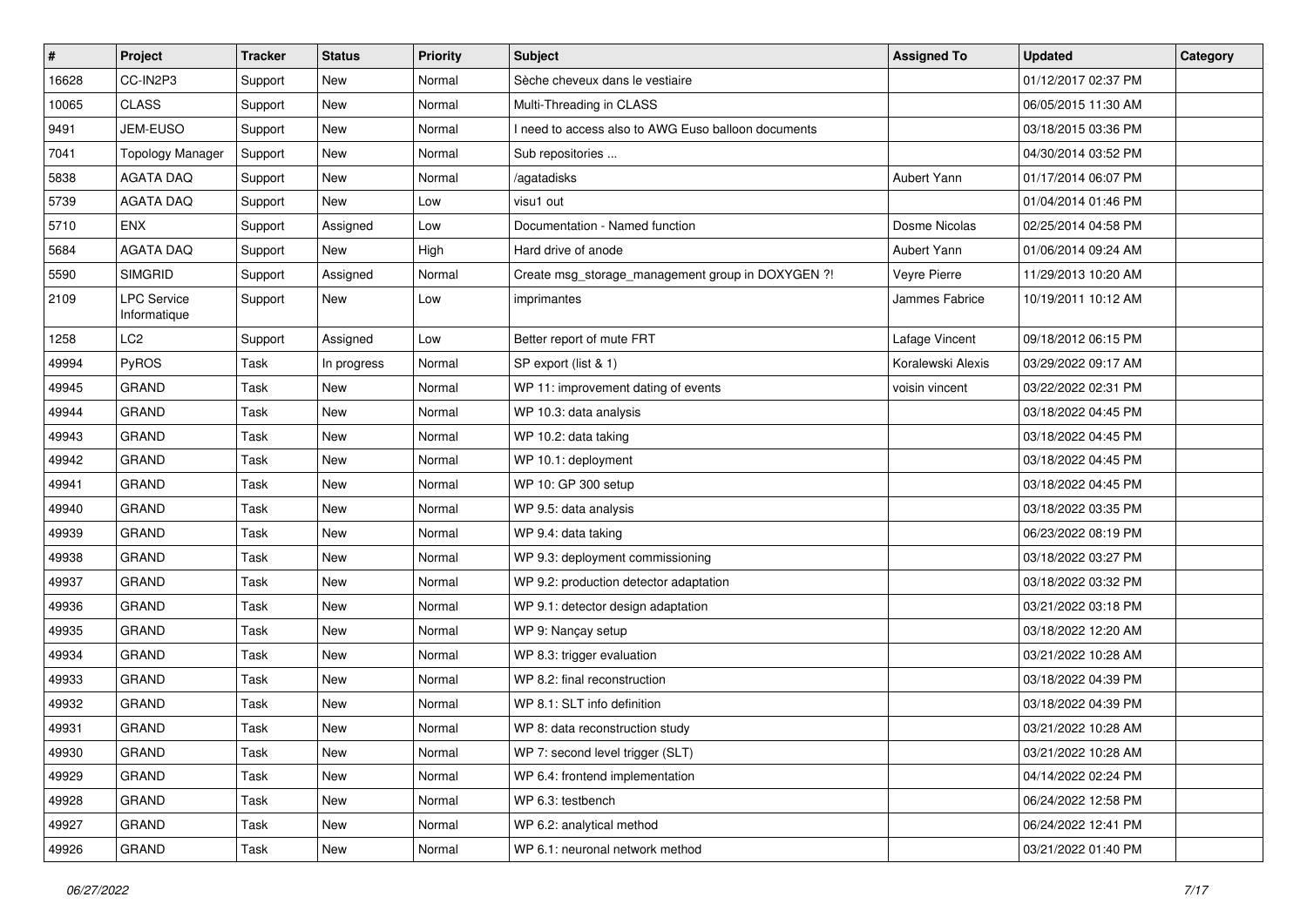| #     | Project      | <b>Tracker</b> | <b>Status</b> | <b>Priority</b> | <b>Subject</b>                                         | <b>Assigned To</b> | <b>Updated</b>      | Category |
|-------|--------------|----------------|---------------|-----------------|--------------------------------------------------------|--------------------|---------------------|----------|
| 49925 | <b>GRAND</b> | Task           | New           | Normal          | WP 6: first level trigger (FLT)                        |                    | 03/21/2022 10:28 AM |          |
| 49924 | GRAND        | Task           | New           | Normal          | WP 5.2: noise event selection                          |                    | 03/18/2022 05:13 PM |          |
| 49923 | <b>GRAND</b> | Task           | New           | Normal          | WP 5.5: EAS selection                                  |                    | 03/18/2022 05:13 PM |          |
| 49922 | <b>GRAND</b> | Task           | New           | Normal          | WP 5.4: reconstruction                                 |                    | 03/18/2022 05:13 PM |          |
| 49921 | <b>GRAND</b> | Task           | New           | Normal          | WP 5.3: calibration                                    |                    | 03/18/2022 05:13 PM |          |
| 49919 | <b>GRAND</b> | Task           | New           | Normal          | WP 5.1: data taking                                    |                    | 03/18/2022 05:13 PM |          |
| 49918 | GRAND        | Task           | <b>New</b>    | Normal          | WP 5: GP 13/100 experimental DB analysis               |                    | 03/18/2022 05:13 PM |          |
| 49917 | <b>GRAND</b> | Task           | New           | Normal          | WP 4.2: validation                                     |                    | 03/18/2022 03:08 PM |          |
| 49916 | <b>GRAND</b> | Task           | New           | Normal          | WP 4.1: production, storing & management               |                    | 03/18/2022 03:06 PM |          |
| 49915 | <b>GRAND</b> | Task           | New           | Normal          | WP 4: Creating GRAND simulation                        |                    | 03/18/2022 12:20 AM |          |
| 49914 | <b>GRAND</b> | Task           | New           | Normal          | WP 3.4: code distribution, software env.               |                    | 06/24/2022 01:41 PM |          |
| 49912 | <b>GRAND</b> | Task           | New           | Normal          | WP 3.3: manage software infra : CI, quality, DB engine |                    | 03/18/2022 03:03 PM |          |
| 49911 | <b>GRAND</b> | Task           | New           | Normal          | WP 3.2: calibration monotoring DB                      |                    | 03/18/2022 05:13 PM |          |
| 49910 | <b>GRAND</b> | Task           | New           | Normal          | WP 3.1: manage data event DB                           |                    | 06/24/2022 01:55 PM |          |
| 49909 | <b>GRAND</b> | Task           | New           | Normal          | WP 3: software infra and database                      |                    | 06/24/2022 01:48 PM |          |
| 49908 | GRAND        | Task           | New           | Normal          | WP 1.3 : LPNHE WP coordination                         | Martineau Olivier  | 03/20/2022 05:35 PM |          |
| 49906 | <b>GRAND</b> | Task           | New           | Normal          | WP 1.1: finance                                        |                    | 03/18/2022 05:13 PM |          |
| 49905 | <b>GRAND</b> | Task           | New           | Normal          | WP 1: GRAND management                                 |                    | 03/18/2022 05:13 PM |          |
| 49904 | <b>GRAND</b> | Task           | New           | Normal          | WP 2.9: detector monotoring                            |                    | 03/18/2022 05:13 PM |          |
| 49903 | <b>GRAND</b> | Task           | New           | Normal          | WP 2.8: detector calibration                           |                    | 03/18/2022 05:13 PM |          |
| 49902 | <b>GRAND</b> | Task           | New           | Normal          | WP 2.7: code quality and documentation                 | Colley Jean-Marc   | 03/18/2022 05:13 PM |          |
| 49901 | <b>GRAND</b> | Task           | New           | Normal          | WP 2.6: common tools                                   |                    | 03/18/2022 05:13 PM |          |
| 49900 | <b>GRAND</b> | Task           | New           | Normal          | WP 2.5: reconstruction method                          |                    | 03/18/2022 02:57 PM |          |
| 49899 | <b>GRAND</b> | Task           | New           | Normal          | WP 2.4: antenna network simulation                     |                    | 06/24/2022 02:48 PM |          |
| 49898 | <b>GRAND</b> | Task           | New           | Normal          | WP 2.3: unit detector modeling and coding              |                    | 06/24/2022 02:11 PM |          |
| 49897 | <b>GRAND</b> | Task           | New           | Normal          | WP 2.2: input output format fie                        |                    | 03/18/2022 12:22 AM |          |
| 49896 | <b>GRAND</b> | Task           | <b>New</b>    | Normal          | WP 2.1: software architecture and optimization         |                    | 03/18/2022 05:13 PM |          |
| 49895 | GRAND        | Task           | New           | Normal          | WP 2: GRANDLIB modelization and software               |                    | 06/24/2022 02:48 PM |          |
| 49890 | PyROS        | Task           | New           | Normal          | Global Start & Stop (safe)                             |                    | 03/16/2022 04:52 PM |          |
| 49889 | PyROS        | Task           | New           | Normal          | Backup                                                 |                    | 03/16/2022 04:49 PM |          |
| 49888 | PyROS        | Task           | New           | Normal          | Firewall                                               |                    | 03/16/2022 04:48 PM |          |
| 49887 | PyROS        | Task           | New           | Normal          | Hardware                                               |                    | 03/16/2022 04:47 PM |          |
| 49886 | PyROS        | Task           | New           | Normal          | System watch (Nagios, )                                |                    | 03/16/2022 04:47 PM |          |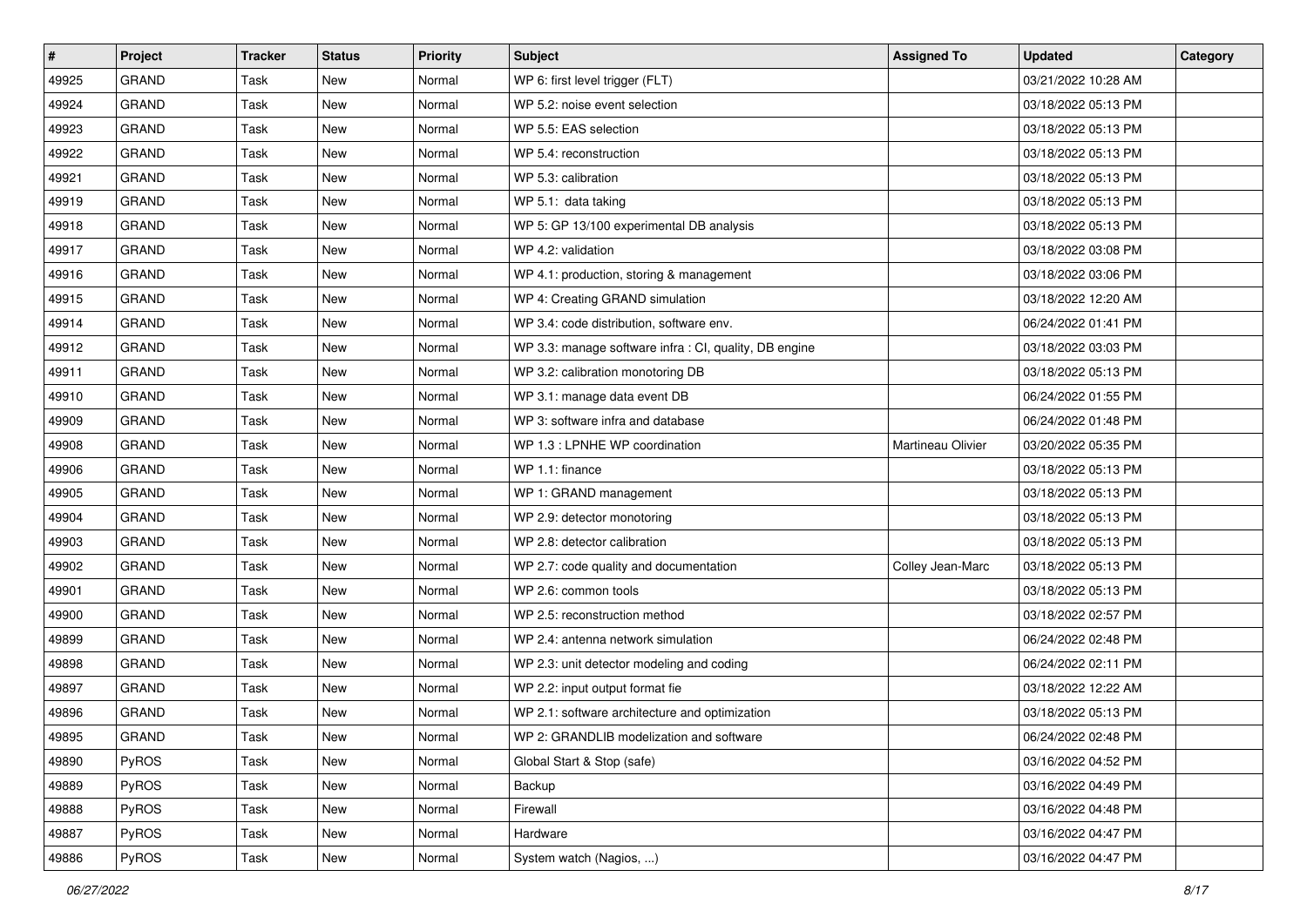| $\pmb{\#}$ | Project | <b>Tracker</b> | <b>Status</b> | <b>Priority</b> | <b>Subject</b>                                                                           | <b>Assigned To</b> | <b>Updated</b>      | Category |
|------------|---------|----------------|---------------|-----------------|------------------------------------------------------------------------------------------|--------------------|---------------------|----------|
| 49885      | PyROS   | Task           | New           | Normal          | Network                                                                                  |                    | 03/16/2022 04:46 PM |          |
| 49878      | PyROS   | Task           | New           | Normal          | SF02-SCP integration - Lancement auto de l'agent de gestion du<br>SP lifecycle           |                    | 03/16/2022 10:37 AM |          |
| 49876      | PyROS   | Task           | <b>New</b>    | Normal          | Guitastro integration                                                                    |                    | 03/16/2022 07:28 AM |          |
| 49875      | PyROS   | Task           | <b>New</b>    | Normal          | (classic) Installation Guitastro & dependencies                                          |                    | 03/16/2022 07:27 AM |          |
| 49874      | PyROS   | Task           | <b>New</b>    | Normal          | (docker) Installation Guitastro & dependencies                                           |                    | 03/16/2022 07:26 AM |          |
| 49872      | PyROS   | Task           | New           | Normal          | Restauration de la config par défaut                                                     |                    | 03/15/2022 11:10 PM |          |
| 49871      | PyROS   | Task           | New           | Normal          | Config par défaut (à définir)                                                            |                    | 03/15/2022 11:11 PM |          |
| 49870      | PyROS   | Task           | New           | Normal          | Config générale : logo, pagination, couleurs, options générales,<br>options par feature, |                    | 03/15/2022 11:11 PM |          |
| 49546      | PyROS   | Task           | In progress   | Normal          | Documentation (pyros_api)                                                                | Koralewski Alexis  | 02/24/2022 02:33 PM |          |
| 49545      | PyROS   | Task           | In progress   | Normal          | Script development (pyros_api)                                                           | Koralewski Alexis  | 02/24/2022 02:33 PM |          |
| 49543      | PyROS   | Task           | <b>New</b>    | Normal          | Users View (list & 1)                                                                    |                    | 02/23/2022 06:06 PM |          |
| 49541      | PyROS   | Task           | <b>New</b>    | Normal          | API REST (scripting du website via script pyros_api.py)                                  | Koralewski Alexis  | 03/15/2022 11:26 PM |          |
| 49478      | PyROS   | Task           | New           | Normal          | <b>Test</b>                                                                              | Koralewski Alexis  | 02/22/2022 12:25 PM |          |
| 49272      | PyROS   | Task           | In progress   | Normal          | <b>Tooltips</b>                                                                          | Koralewski Alexis  | 02/17/2022 01:59 PM |          |
| 49262      | PyROS   | Task           | In progress   | Normal          | Sequence Validation                                                                      |                    | 02/03/2022 02:50 PM |          |
| 49258      | PyROS   | Task           | In progress   | Normal          | from IMPORT (upload) Seq (from yaml file)                                                | Koralewski Alexis  | 02/23/2022 12:02 PM |          |
| 49253      | PyROS   | Task           | New           | Normal          | READ 1 & list                                                                            |                    | 02/21/2022 03:21 PM |          |
| 49252      | PyROS   | Task           | New           | Normal          | <b>WEB FORM</b>                                                                          |                    | 02/17/2022 01:59 PM |          |
| 49251      | PyROS   | Task           | New           | Normal          | Test                                                                                     | Koralewski Alexis  | 02/22/2022 02:59 PM |          |
| 49250      | PyROS   | Task           | <b>New</b>    | Normal          | <b>CREATE/UPDATE Sequence</b>                                                            |                    | 02/23/2022 12:02 PM |          |
| 49249      | PyROS   | Task           | In progress   | Normal          | General Menu for this feature                                                            |                    | 02/03/2022 09:39 AM |          |
| 49247      | PyROS   | Task           | New           | Normal          | State diagram (doc)                                                                      |                    | 02/03/2022 09:34 AM |          |
| 49246      | PyROS   | Task           | New           | Normal          | Sequence Lifecycle (status)                                                              |                    | 02/03/2022 09:34 AM |          |
| 49228      | PyROS   | Task           | In progress   | Normal          | Correction de l'orientation de l'image (est à gauche, nord en haut)                      | Klotz Alain        | 02/02/2022 02:56 PM |          |
| 49227      | PyROS   | Task           | <b>New</b>    | Normal          | Corrections cosmétiques (de pixels)                                                      | Klotz Alain        | 02/02/2022 02:19 PM |          |
| 49226      | PyROS   | Task           | In progress   | Normal          | Correction de l'image par le flat                                                        | Klotz Alain        | 02/02/2022 02:56 PM |          |
| 49225      | PyROS   | Task           | In progress   | Normal          | Correction de l'image par le dark (+ bias)                                               | Klotz Alain        | 02/02/2022 02:56 PM |          |
| 49224      | PyROS   | Task           | New           | Normal          | Choisir le bias, le flat, et le dark (en fn des metadata)                                | Klotz Alain        | 02/02/2022 02:19 PM |          |
| 49223      | PyROS   | Task           | In progress   | Normal          | Groupes                                                                                  | Klotz Alain        | 02/02/2022 02:38 PM |          |
| 49222      | PyROS   | Task           | In progress   | Normal          | Traitement d'un groupe d'images : début et fin de groupe                                 | Klotz Alain        | 02/02/2022 02:38 PM |          |
| 49221      | PyROS   | Task           | In progress   | Normal          | Recup metadata de l'image (dans la BD)                                                   | Klotz Alain        | 02/02/2022 02:38 PM |          |
| 49220      | PyROS   | Task           | In progress   | Normal          | Récup en-tête                                                                            | Klotz Alain        | 02/02/2022 02:38 PM |          |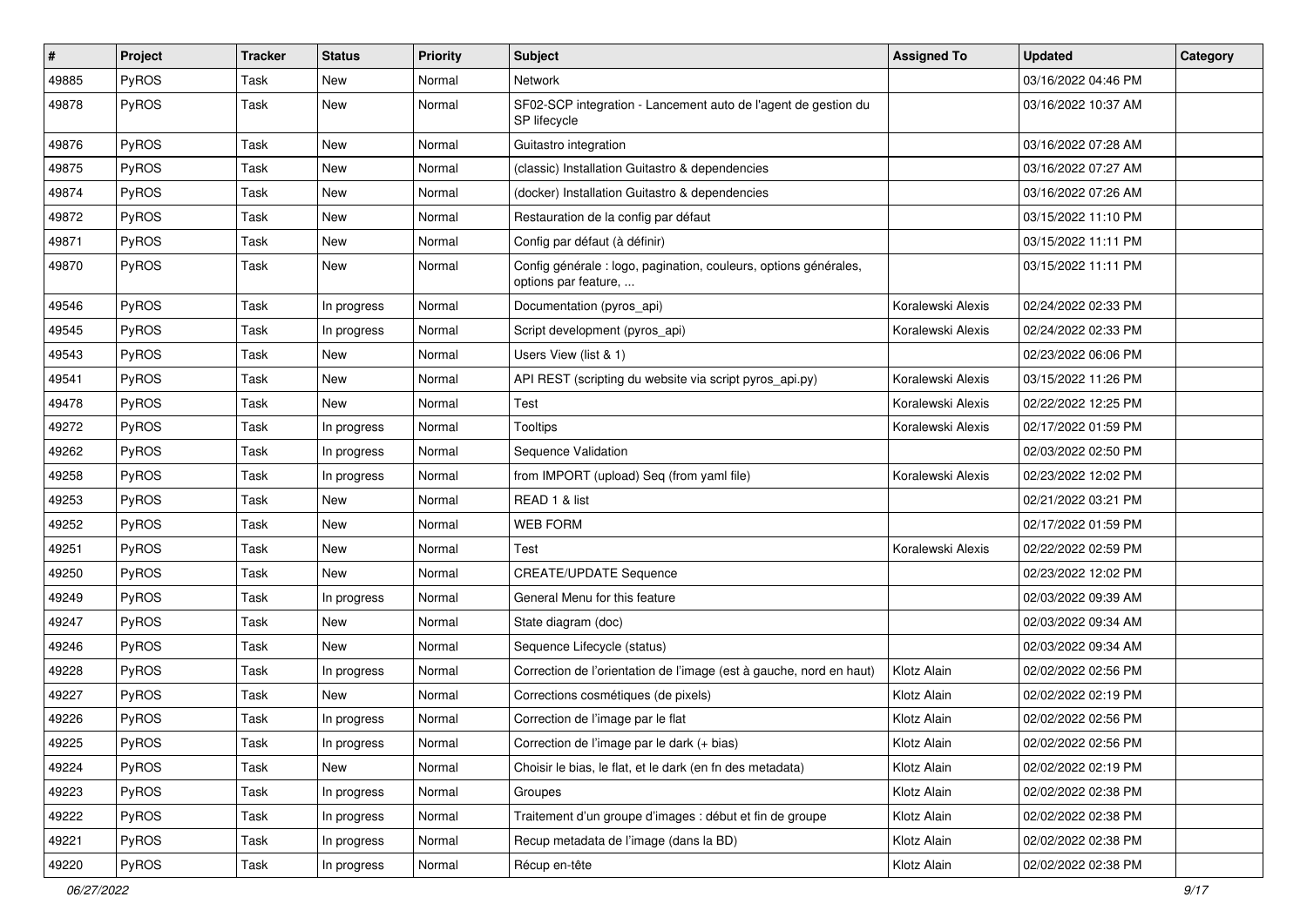| $\sharp$ | Project      | <b>Tracker</b> | <b>Status</b> | <b>Priority</b> | Subject                                                                                                                               | <b>Assigned To</b> | <b>Updated</b>      | Category |
|----------|--------------|----------------|---------------|-----------------|---------------------------------------------------------------------------------------------------------------------------------------|--------------------|---------------------|----------|
| 49219    | PyROS        | Task           | In progress   | Normal          | Nouvelle image                                                                                                                        | Klotz Alain        | 02/02/2022 02:38 PM |          |
| 49218    | PyROS        | Task           | In progress   | Normal          | Détection des nouvelles images produites (système asynchrone<br>sur l'acquisition)                                                    | Klotz Alain        | 02/02/2022 02:38 PM |          |
| 49217    | PyROS        | Task           | <b>New</b>    | Normal          | 5 - (L2) Critères de qualité d'image (+ json QUAL)                                                                                    | Klotz Alain        | 02/02/2022 02:37 PM |          |
| 49216    | PyROS        | Task           | <b>New</b>    | Normal          | 4 - (L1c) - Combinaison d'images                                                                                                      | Klotz Alain        | 02/02/2022 02:36 PM |          |
| 49215    | <b>PyROS</b> | Task           | In progress   | Normal          | 3 - (L1b) - Reconnaissance du champ (lien entre pixels et coord<br>célestes) (+ json CATA)                                            | Klotz Alain        | 02/02/2022 02:36 PM |          |
| 49214    | PyROS        | Task           | In progress   | Normal          | 2 - (L1a) - Pré-traitement de chaque image (dans l'ordre) (fits RAW   Klotz Alain<br>$\Rightarrow$ fits CAL)                          |                    | 02/02/2022 02:42 PM |          |
| 49213    | PyROS        | Task           | In progress   | Normal          | 1 - (L0) - Récupération et organisation des images L0 (RAW fits)                                                                      | Klotz Alain        | 02/02/2022 02:42 PM |          |
| 49210    | <b>PyROS</b> | Task           | <b>New</b>    | Normal          | <b>CONFIGURATION GENERALE</b>                                                                                                         |                    | 03/15/2022 11:11 PM |          |
| 49162    | PyROS        | Task           | <b>New</b>    | Normal          | Check sequence validity                                                                                                               | Klotz Alain        | 02/03/2022 10:23 AM |          |
| 49157    | PyROS        | Task           | New           | Normal          | Super Super Agent qui surveille l'ensemble des super agents sur<br>chaque noeud (?)                                                   |                    | 01/31/2022 12:12 PM |          |
| 49156    | PyROS        | Task           | <b>New</b>    | Normal          | Super Agent qui démarre et stoppe les autres agents, et surveille<br>leur bonne santé (les relance si besoin) => sur chaque noeud (?) |                    | 01/31/2022 12:12 PM |          |
| 49155    | PyROS        | Task           | <b>New</b>    | Normal          | Architecture décentralisée en plusieurs noeuds (communication via<br>BD)                                                              |                    | 01/31/2022 12:09 PM |          |
| 49152    | PyROS        | Task           | New           | Normal          | RUN/EXEC - Start & Stop software (et Agents)                                                                                          |                    | 05/24/2022 02:55 PM |          |
| 49151    | PyROS        | Task           | <b>New</b>    | Normal          | Script central (pyros.py)                                                                                                             |                    | 01/31/2022 11:36 AM |          |
| 49149    | PyROS        | Task           | New           | High            | SCRIPT RUN (PYROS/pyros.py) (uniquement pour la partie<br>execution)                                                                  |                    | 05/24/2022 02:55 PM |          |
| 49137    | PyROS        | Task           | <b>New</b>    | Normal          | Integration Guitastro lib                                                                                                             | Klotz Alain        | 02/02/2022 03:27 PM |          |
| 49136    | PyROS        | Task           | <b>New</b>    | Normal          | GF04-SECU - Logging integration                                                                                                       |                    | 01/29/2022 12:54 AM |          |
| 49135    | PyROS        | Task           | <b>New</b>    | Normal          | SF15-SST integration                                                                                                                  |                    | 01/29/2022 12:48 AM |          |
| 49134    | PyROS        | Task           | New           | Normal          | SF14-OBC integration                                                                                                                  |                    | 01/29/2022 12:52 AM |          |
| 49133    | <b>PyROS</b> | Task           | New           | Normal          | SF13-IAF integration                                                                                                                  |                    | 01/29/2022 12:47 AM |          |
| 49132    | PyROS        | Task           | <b>New</b>    | Normal          | SF12-IAN integration                                                                                                                  |                    | 01/29/2022 12:48 AM |          |
| 49131    | PyROS        | Task           | New           | Normal          | SF11-IPC integration                                                                                                                  |                    | 01/29/2022 12:46 AM |          |
| 49130    | PyROS        | Task           | New           | Normal          | SF10-CAL integration                                                                                                                  |                    | 01/29/2022 12:46 AM |          |
| 49129    | PyROS        | Task           | New           | Normal          | SF09-CMC integration                                                                                                                  |                    | 01/29/2022 12:46 AM |          |
| 49128    | PyROS        | Task           | New           | Normal          | SF08-EXE integration                                                                                                                  |                    | 01/29/2022 12:45 AM |          |
| 49127    | PyROS        | Task           | New           | Normal          | SF07-PLN integration                                                                                                                  |                    | 01/29/2022 12:45 AM |          |
| 49126    | PyROS        | Task           | New           | Normal          | SF06-ALR integration                                                                                                                  |                    | 01/29/2022 12:45 AM |          |
| 49125    | PyROS        | Task           | New           | Normal          | SF05-SEQ integration                                                                                                                  |                    | 03/15/2022 11:03 PM |          |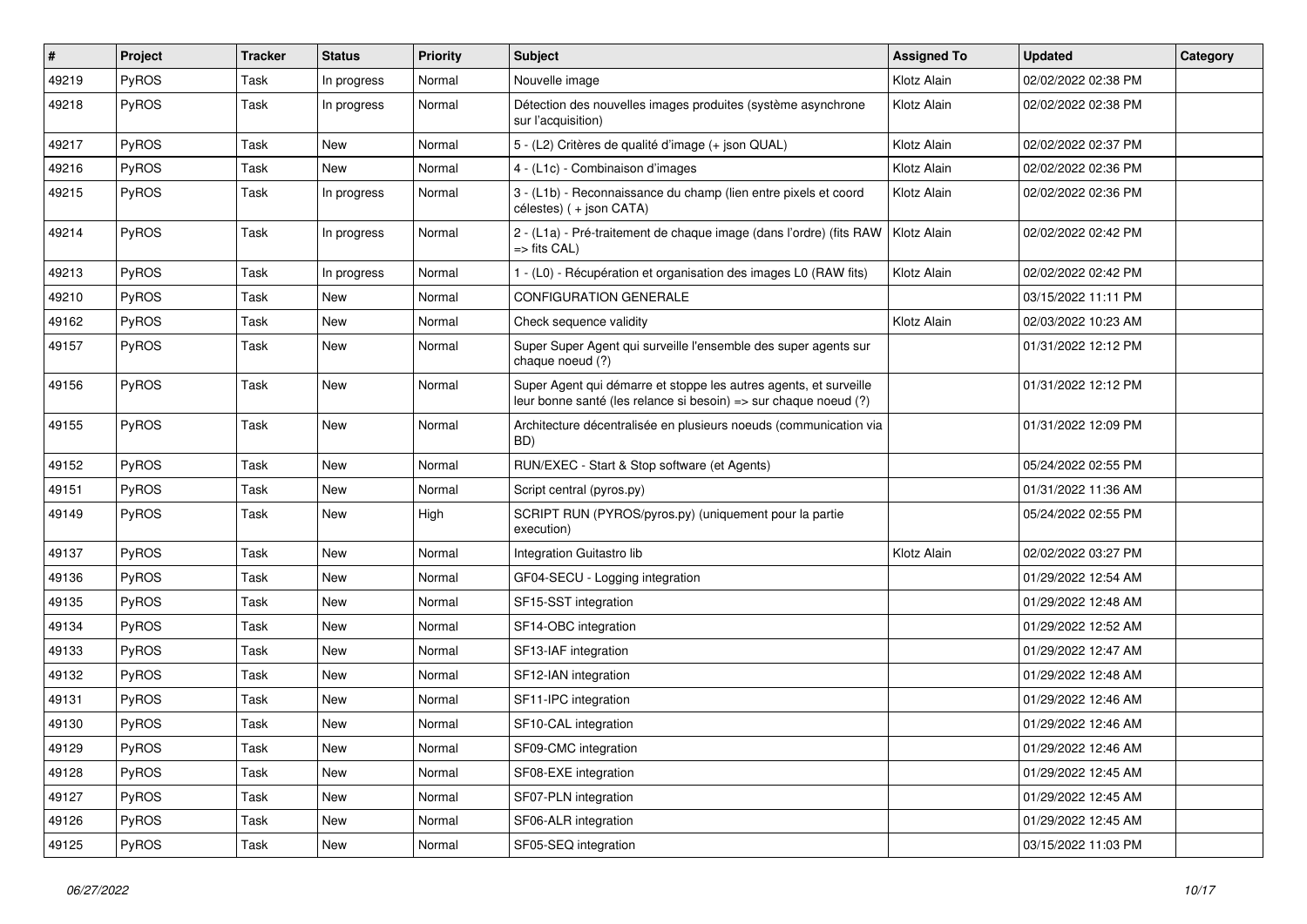| $\vert$ # | Project      | <b>Tracker</b> | <b>Status</b> | <b>Priority</b> | <b>Subject</b>                                                                                   | <b>Assigned To</b>     | <b>Updated</b>      | Category |
|-----------|--------------|----------------|---------------|-----------------|--------------------------------------------------------------------------------------------------|------------------------|---------------------|----------|
| 49124     | PyROS        | Task           | New           | Normal          | SF04-SPV integration                                                                             |                        | 01/29/2022 12:44 AM |          |
| 49123     | PyROS        | Task           | New           | Normal          | SF03-ENV integration                                                                             |                        | 01/29/2022 12:50 AM |          |
| 49122     | <b>PyROS</b> | Task           | New           | Normal          | SF02-SCP integration                                                                             |                        | 01/29/2022 12:50 AM |          |
| 49121     | PyROS        | Task           | New           | Normal          | SF01-USR integration                                                                             |                        | 01/29/2022 12:50 AM |          |
| 49120     | PyROS        | Task           | New           | Normal          | General Design (structure, design, responsive, CSS)                                              |                        | 01/29/2022 12:50 AM |          |
| 48758     | LabInvent    | Task           | New           | Immediate       | Modifs demandées par C. Feugeade le 18/1/22                                                      | <b>Pallier Etienne</b> | 01/19/2022 04:22 PM |          |
| 48307     | PyROS        | Task           | <b>New</b>    | Normal          | Send, Receive, and Process Commands (Agent <= > Agent)                                           |                        | 12/14/2021 02:57 PM |          |
| 48290     | <b>PyROS</b> | Task           | New           | Normal          | Auto mode                                                                                        |                        | 12/14/2021 12:35 PM |          |
| 48289     | PyROS        | Task           | New           | Normal          | Entity (AgentDevice class)                                                                       |                        | 12/14/2021 12:32 PM |          |
| 48288     | PyROS        | Task           | <b>New</b>    | Normal          | Entity (DeviceController class)                                                                  |                        | 12/14/2021 12:31 PM |          |
| 48287     | <b>PyROS</b> | Task           | New           | Normal          | cRuD (only Read & Delete) - View (& Kill) currently running Agents                               |                        | 12/14/2021 12:26 PM |          |
| 48286     | PyROS        | Task           | New           | Normal          | Lancement auto et gestion des éventuels AgentDevices associés                                    |                        | 12/14/2021 12:22 PM |          |
| 48285     | PyROS        | Task           | New           | Normal          | Lancement auto et gestion du DeviceController associé                                            |                        | 12/14/2021 12:22 PM |          |
| 48284     | PyROS        | Task           | New           | Normal          | Lancement auto et gestion des Components associés (qui sont<br>aussi des DeviceController)       |                        | 12/14/2021 12:20 PM |          |
| 48280     | PyROS        | Task           | New           | Normal          | Agent dérivé de l'Agent général (ex: AgentA, AgentB, AgentC, ou<br>AgentM pour le envmonitoring) |                        | 12/14/2021 03:00 PM |          |
| 48279     | PyROS        | Task           | New           | Normal          | General LOGGING (fichiers texte, écran en mode debug)                                            |                        | 03/16/2022 04:45 PM |          |
| 48278     | <b>PyROS</b> | Task           | New           | High            | AGENT général (dont dépendent tous les agents et<br>AgentDevices)                                |                        | 01/29/2022 01:05 AM |          |
| 48276     | PyROS        | Task           | New           | Normal          | Scripts d'installation docker                                                                    |                        | 12/14/2021 11:44 AM |          |
| 48275     | PyROS        | Task           | New           | Normal          | version PROD TNC Nouvelle Calédonie - instance docker de<br>production sur site final            |                        | 12/14/2021 11:42 AM |          |
| 48274     | PyROS        | Task           | New           | Normal          | version TEST TNC France - instance docker de test en France                                      |                        | 12/14/2021 11:42 AM |          |
| 48273     | PyROS        | Task           | New           | Normal          | version DEV guitalens - instance docker sur serveur guitalens                                    |                        | 12/14/2021 11:46 AM |          |
| 48271     | PyROS        | Task           | <b>New</b>    | High            | CLASSIC installation (with venv)                                                                 |                        | 03/16/2022 07:27 AM |          |
| 48270     | <b>PyROS</b> | Task           | New           | Normal          | SCRIPT INSTALL/UPDATE (PYROS/pyros.py) (uniquement pour<br>la partie install & update)           |                        | 02/23/2022 05:57 PM |          |
| 48259     | PyROS        | Task           | In progress   | Normal          | EXPORT (Download) as a text file (YAML)                                                          | Koralewski Alexis      | 02/23/2022 10:45 AM |          |
| 48250     | PyROS        | Task           | In progress   | Normal          | <b>DELETE</b>                                                                                    | Koralewski Alexis      | 02/21/2022 03:38 PM |          |
| 48223     | LabInvent    | Task           | New           | Normal          | instance perso (docker)                                                                          |                        | 12/13/2021 11:08 AM |          |
| 48222     | LabInvent    | Task           | New           | Normal          | (NEW func) Gérer Suivi d'un User                                                                 |                        | 12/13/2021 10:39 AM |          |
| 48005     | LabInvent    | Task           | New           | Normal          | <b>Bugfix toutes les Deprecated Errors</b>                                                       |                        | 12/06/2021 02:37 PM |          |
| 47966     | LabInvent    | Task           | New           | Normal          | Ajouter test Commande (avec devis joint)                                                         |                        | 11/30/2021 04:17 PM |          |
| 47962     | LabInvent    | Task           | New           | Urgent          | (IRAP only) re-install inventirap avec php7                                                      |                        | 11/30/2021 03:17 PM |          |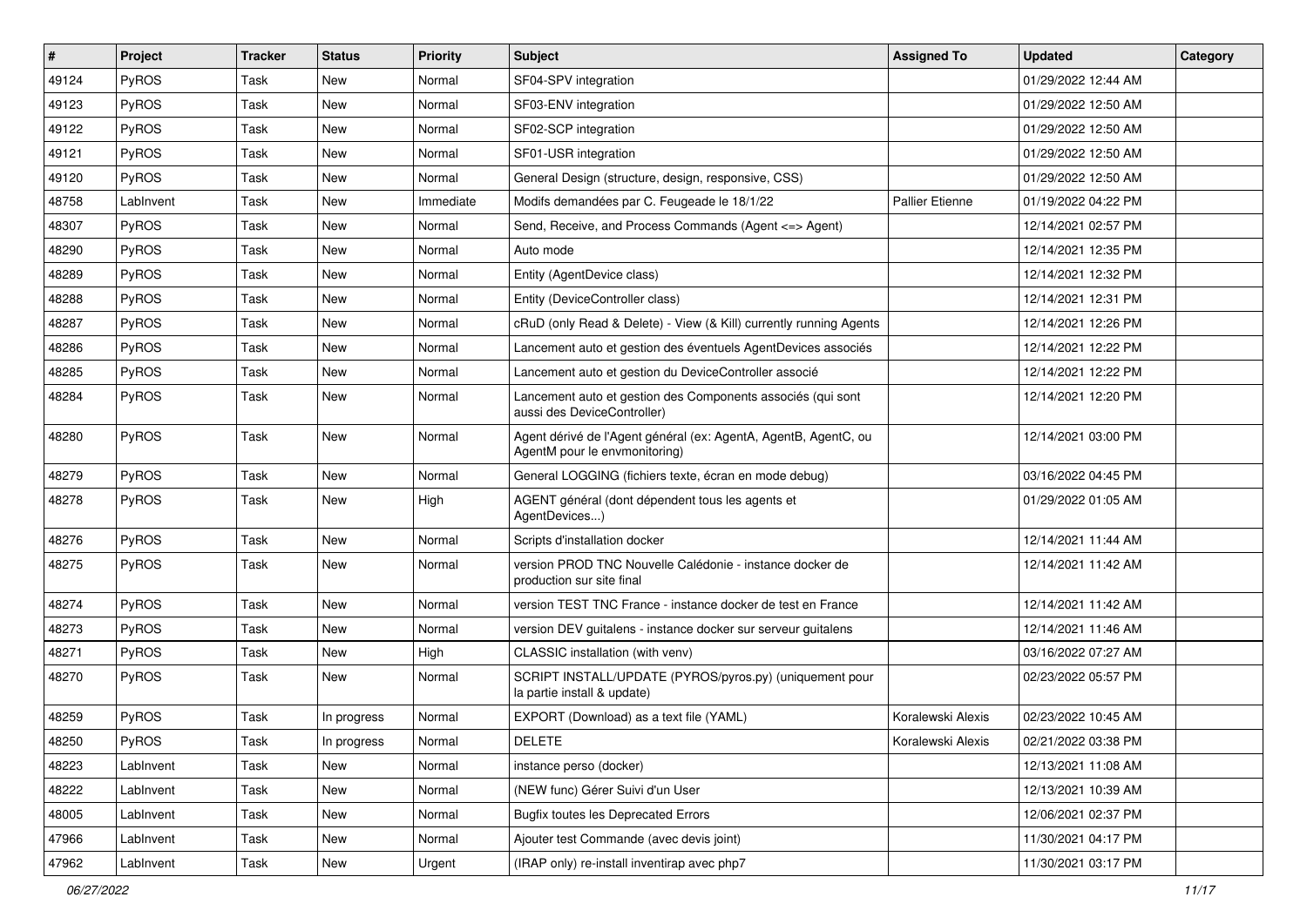| #     | Project   | <b>Tracker</b> | <b>Status</b> | <b>Priority</b> | Subject                                                                                   | <b>Assigned To</b> | <b>Updated</b>      | Category |
|-------|-----------|----------------|---------------|-----------------|-------------------------------------------------------------------------------------------|--------------------|---------------------|----------|
| 47960 | LabInvent | Task           | <b>New</b>    | Immediate       | <b>CHAMPS</b>                                                                             |                    | 01/19/2022 03:51 PM |          |
| 47959 | LabInvent | Task           | <b>New</b>    | Normal          | *** F - ENTITY - Fournisseurs                                                             |                    | 11/30/2021 12:57 PM |          |
| 47958 | LabInvent | Task           | New           | Normal          | delete (generic)                                                                          |                    | 11/30/2021 12:47 PM |          |
| 47954 | LabInvent | Task           | <b>New</b>    | Normal          | 1 - CREATED                                                                               |                    | 11/30/2021 01:27 PM |          |
| 47953 | LabInvent | Task           | <b>New</b>    | Normal          | 2a - TOBEORDERED (optionnel)                                                              |                    | 11/30/2021 01:27 PM |          |
| 47952 | LabInvent | Task           | New           | High            | Ecran d'accueil à restructurer                                                            |                    | 11/30/2021 03:43 PM |          |
| 47950 | LabInvent | Task           | <b>New</b>    | Normal          | DB complète à mettre à jour                                                               |                    | 11/30/2021 12:26 PM |          |
| 47947 | LabInvent | Task           | <b>New</b>    | High            | docker only                                                                               |                    | 12/13/2021 11:07 AM |          |
| 47946 | LabInvent | Task           | <b>New</b>    | Normal          | classic only                                                                              |                    | 12/03/2021 09:50 AM |          |
| 47945 | LabInvent | Task           | <b>New</b>    | Normal          | <b>ALL</b>                                                                                |                    | 11/30/2021 12:23 PM |          |
| 47942 | LabInvent | Task           | <b>New</b>    | High            | index (generic)                                                                           |                    | 11/30/2021 03:48 PM |          |
| 47937 | LabInvent | Task           | <b>New</b>    | High            | Read (index & view) (generic ?)                                                           |                    | 11/30/2021 03:48 PM |          |
| 47936 | LabInvent | Task           | New           | High            | 3-4 - TBO & ARCHIVED                                                                      |                    | 11/30/2021 03:43 PM |          |
| 47935 | LabInvent | Task           | <b>New</b>    | Normal          | 2b - VALIDATED                                                                            |                    | 11/30/2021 01:27 PM |          |
| 47934 | LabInvent | Task           | New           | High            | LIFECYCLE (Status) : CREATED => (TBO) => VALIDATED =><br>TBA => ARCHIVED                  |                    | 11/30/2021 03:43 PM |          |
| 47930 | LabInvent | Task           | <b>New</b>    | Normal          | *** F - ENTITY - QrCode                                                                   |                    | 11/30/2021 01:26 PM |          |
| 47927 | LabInvent | Task           | <b>New</b>    | High            | A gérer via fichier conf YAML                                                             |                    | 11/30/2021 03:47 PM |          |
| 47926 | LabInvent | Task           | New           | High            | Instance DEMO docker - à installer sur hyp2 puis sur VM pweb3                             |                    | 12/13/2021 11:07 AM |          |
| 47925 | LabInvent | Task           | <b>New</b>    | Normal          | (après cakephp v4) Passer à Php 8                                                         |                    | 11/30/2021 11:48 AM |          |
| 47924 | LabInvent | Task           | New           | Normal          | (après 3.9) Passer à v4                                                                   |                    | 11/30/2021 11:48 AM |          |
| 47922 | LabInvent | Task           | New           | Immediate       | Passer directement à v3.LAST (3.10.1)                                                     |                    | 12/02/2021 04:45 PM |          |
| 47914 | LabInvent | Task           | <b>New</b>    | High            | index (generic)                                                                           |                    | 11/30/2021 03:50 PM |          |
| 47913 | LabInvent | Task           | New           | Normal          | ROLES (profils)                                                                           |                    | 11/30/2021 01:39 PM |          |
| 47912 | LabInvent | Task           | <b>New</b>    | High            | (VUE) Elements et Helper                                                                  |                    | 11/30/2021 03:51 PM |          |
| 47911 | LabInvent | Task           | <b>New</b>    | Normal          | Create/Update (add_edit generic)                                                          |                    | 11/30/2021 11:04 AM |          |
| 47907 | LabInvent | Task           | <b>New</b>    | Normal          | *** F - Config YAML (champs materiels) : champs obligatoires,<br>recommandés, ou readonly |                    | 11/30/2021 01:25 PM |          |
| 47906 | LabInvent | Task           | New           | Urgent          | Champs virtuels                                                                           |                    | 11/30/2021 03:50 PM |          |
| 47905 | LabInvent | Task           | New           | Urgent          | Read (index & view) (generic)                                                             |                    | 12/01/2021 11:21 AM |          |
| 47903 | LabInvent | Task           | New           | Urgent          | Rappels automatiques pour les suivis récurrents (périodiques)                             |                    | 12/01/2021 11:17 AM |          |
| 47901 | LabInvent | Task           | New           | Urgent          | Read (view & index)                                                                       |                    | 12/01/2021 11:17 AM |          |
| 47899 | LabInvent | Task           | New           | Urgent          | view (generic)                                                                            |                    | 12/01/2021 11:21 AM |          |
| 47897 | LabInvent | Task           | New           | High            | *** F - Stats (Users)                                                                     |                    | 11/30/2021 03:48 PM |          |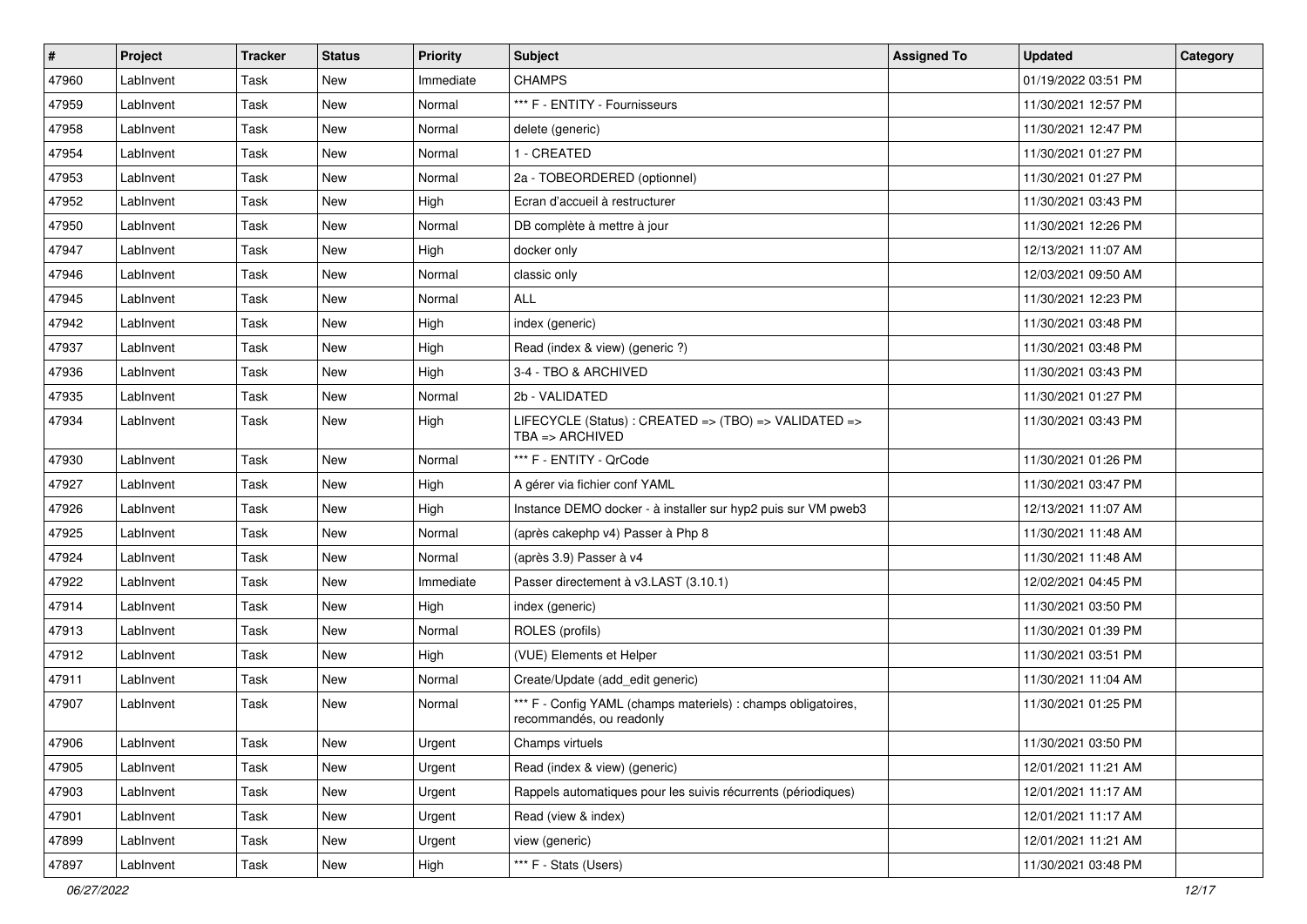| $\vert$ # | Project   | <b>Tracker</b> | <b>Status</b> | <b>Priority</b> | <b>Subject</b>                                                   | <b>Assigned To</b> | <b>Updated</b>      | Category |
|-----------|-----------|----------------|---------------|-----------------|------------------------------------------------------------------|--------------------|---------------------|----------|
| 47893     | LabInvent | Task           | New           | Normal          | Views                                                            |                    | 11/30/2021 01:21 PM |          |
| 47890     | LabInvent | Task           | New           | High            | Commander (demande achat)                                        |                    | 01/19/2022 03:48 PM |          |
| 47889     | LabInvent | Task           | New           | Normal          | Changer statut - setStatusTo*()                                  |                    | 11/30/2021 01:19 PM |          |
| 47886     | LabInvent | Task           | New           | Urgent          | Notifications                                                    |                    | 11/30/2021 03:45 PM |          |
| 47885     | LabInvent | Task           | New           | Normal          | filtrage (voir formulaire index)                                 |                    | 11/30/2021 01:30 PM |          |
| 47884     | LabInvent | Task           | New           | High            | partitionnement par Site (besoin IP2I/LMA)                       |                    | 11/30/2021 03:43 PM |          |
| 47883     | LabInvent | Task           | <b>New</b>    | Normal          | formulaire de recherche multi-critères                           |                    | 11/30/2021 01:30 PM |          |
| 47882     | LabInvent | Task           | New           | High            | Delete - delete                                                  |                    | 11/30/2021 03:42 PM |          |
| 47881     | LabInvent | Task           | New           | High            | Read - view                                                      |                    | 11/30/2021 03:42 PM |          |
| 47880     | LabInvent | Task           | New           | Normal          | Read - index                                                     |                    | 11/30/2021 01:16 PM |          |
| 47879     | LabInvent | Task           | New           | High            | Create/Update - add_edit                                         |                    | 11/30/2021 03:42 PM |          |
| 47878     | LabInvent | Task           | New           | High            | Autres                                                           |                    | 11/30/2021 03:44 PM |          |
| 47877     | LabInvent | Task           | New           | High            | find (search)                                                    |                    | 11/30/2021 03:43 PM |          |
| 47876     | LabInvent | Task           | New           | High            | CRUD                                                             |                    | 11/30/2021 03:42 PM |          |
| 47874     | LabInvent | Task           | New           | Urgent          | <b>Stats</b>                                                     |                    | 11/30/2021 03:44 PM |          |
| 47873     | LabInvent | Task           | New           | Normal          | Model (Entity & Table)                                           |                    | 12/01/2021 09:37 AM |          |
| 47872     | LabInvent | Task           | New           | High            | <b>Actions &amp; Vues</b>                                        |                    | 11/30/2021 03:42 PM |          |
| 47871     | LabInvent | Task           | New           | Normal          | Autorisations                                                    |                    | 11/30/2021 01:29 PM |          |
| 47870     | LabInvent | Task           | New           | Normal          | Tests (Materiels)                                                |                    | 11/30/2021 03:38 PM |          |
| 47868     | LabInvent | Task           | New           | Normal          | *** F - Super Entité (AppController, AppTable)                   |                    | 11/30/2021 01:34 PM |          |
| 47867     | LabInvent | Task           | New           | High            | *** F - Autorisations (Users)                                    |                    | 11/30/2021 03:47 PM |          |
| 47447     | PyROS     | Task           | New           | Normal          | (F05) ACTIONS (CRUD), VIEWS, and AUTHORIZATIONS                  |                    | 02/23/2022 10:45 AM |          |
| 47446     | PyROS     | Task           | New           | Normal          | <b>DOSSIER SSI</b>                                               |                    | 10/11/2021 11:32 AM |          |
| 47445     | PyROS     | Task           | New           | Normal          | CAHIER DE RECETTE (NC)                                           |                    | 10/11/2021 11:31 AM |          |
| 47444     | PyROS     | Task           | New           | Normal          | MANUELS UTILISATION, INSTALLATION, ET MAINTENANCE                |                    | 10/11/2021 11:31 AM |          |
| 47443     | PyROS     | Task           | New           | Normal          | RAPPORT DES TESTS & VALIDATIONS (application du plan de<br>test) |                    | 10/11/2021 11:31 AM |          |
| 47442     | PyROS     | Task           | New           | Normal          | PLAN DE TESTS ET DE VALIDATIONS                                  |                    | 10/11/2021 11:33 AM |          |
| 47441     | PyROS     | Task           | New           | Normal          | DOSSIER DE DÉFINITION                                            |                    | 10/11/2021 11:32 AM |          |
| 47440     | PyROS     | Task           | New           | Normal          | <b>LIVRABLES</b>                                                 |                    | 10/11/2021 11:29 AM |          |
| 47439     | PyROS     | Task           | New           | Normal          | PA et PK CNES                                                    |                    | 01/31/2022 11:29 AM |          |
| 47438     | PyROS     | Task           | New           | Normal          | PK5 (2023-06) - Doc LIVRABLES (et Présentations)                 |                    | 10/11/2021 11:26 AM |          |
| 47437     | PyROS     | Task           | New           | Normal          | PA4.1 (2023-05) - Présentations et Rapport Avancement            |                    | 10/11/2021 11:25 AM |          |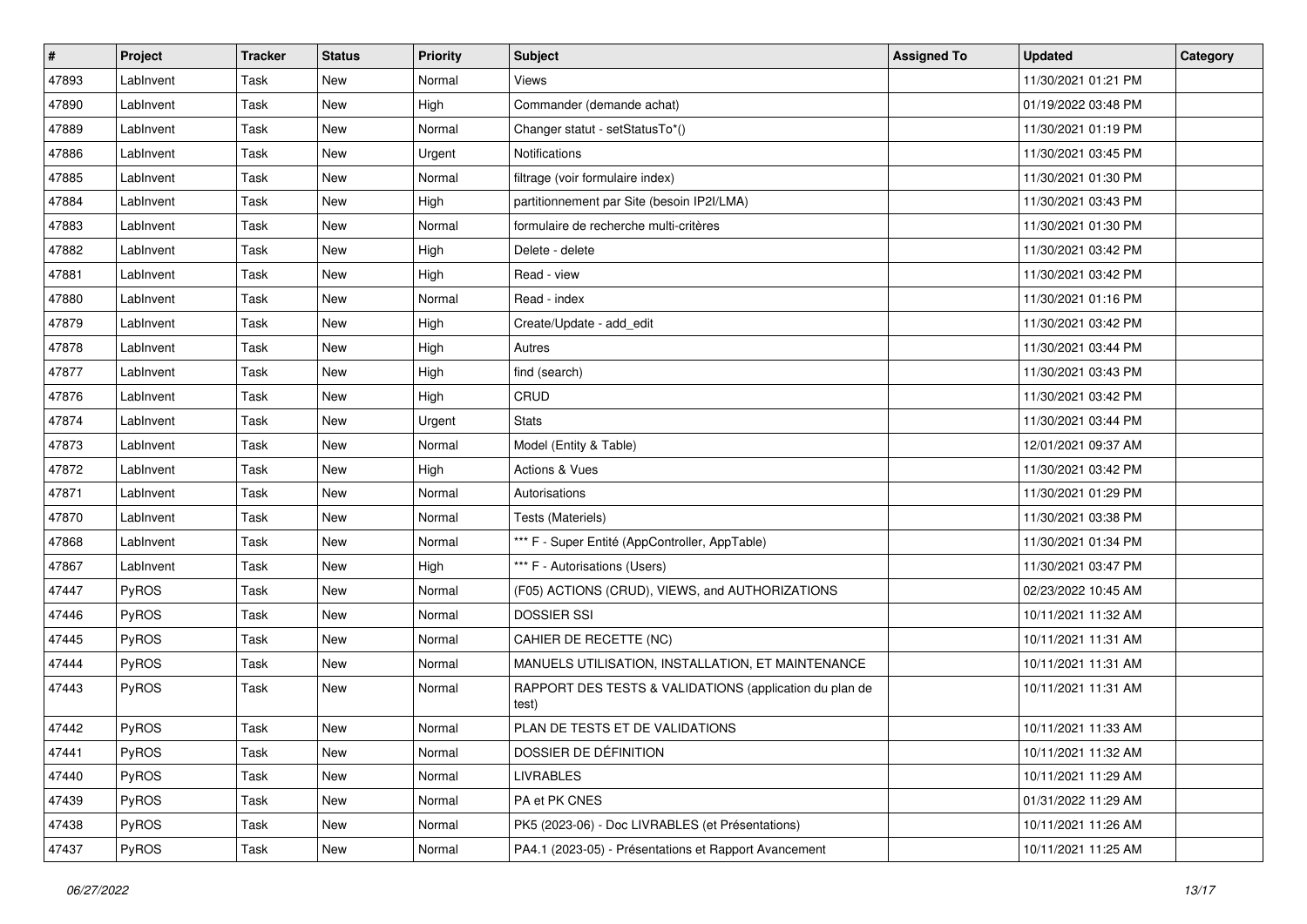| $\vert$ # | Project | <b>Tracker</b> | <b>Status</b> | <b>Priority</b> | <b>Subject</b>                                                                              | <b>Assigned To</b> | <b>Updated</b>      | Category |
|-----------|---------|----------------|---------------|-----------------|---------------------------------------------------------------------------------------------|--------------------|---------------------|----------|
| 47436     | PyROS   | Task           | New           | Normal          | PK4 (2023-02) - Doc LIVRABLES (et Présentations)                                            |                    | 10/11/2021 11:23 AM |          |
| 47435     | PyROS   | Task           | <b>New</b>    | Normal          | PA3.2 (2023-02) - Présentations et Rapport Avancement                                       |                    | 10/11/2021 11:22 AM |          |
| 47433     | PyROS   | Task           | New           | Normal          | PA3.1 (2023-01) - Présentations et Rapport Avancement                                       |                    | 10/11/2021 11:22 AM |          |
| 47432     | PyROS   | Task           | New           | Normal          | PK3 (2023-01) - Doc LIVRABLES (et Présentations)                                            |                    | 10/11/2021 11:20 AM |          |
| 47431     | PyROS   | Task           | New           | Normal          | PA2.2 (2022-10) - Présentations et Rapport Avancement                                       |                    | 10/11/2021 11:19 AM |          |
| 47430     | PyROS   | Task           | New           | Normal          | PA2.1 (2022-08) - Présentations et Rapport Avancement                                       |                    | 10/11/2021 11:18 AM |          |
| 47428     | PyROS   | Task           | New           | Normal          | PK2 (2022-06) - Présentations + RA + Doc LIVRABLES                                          |                    | 01/31/2022 11:34 AM |          |
| 47419     | PyROS   | Task           | New           | Normal          | F16 FUNCTIONAL Tests                                                                        |                    | 10/11/2021 10:11 AM |          |
| 47418     | PyROS   | Task           | New           | Normal          | F15 FUNCTIONAL Tests                                                                        |                    | 10/11/2021 10:11 AM |          |
| 47416     | PyROS   | Task           | New           | Normal          | F13 FUNCTIONAL Tests                                                                        |                    | 10/11/2021 10:11 AM |          |
| 47415     | PyROS   | Task           | New           | Normal          | <b>F12 FUNCTIONAL Tests</b>                                                                 |                    | 10/11/2021 10:11 AM |          |
| 47414     | PyROS   | Task           | New           | Normal          | F11 FUNCTIONAL Tests                                                                        |                    | 10/11/2021 10:10 AM |          |
| 47413     | PyROS   | Task           | New           | Normal          | F10 FUNCTIONAL Tests                                                                        |                    | 10/11/2021 10:10 AM |          |
| 47412     | PyROS   | Task           | In progress   | Normal          | F09 Tests                                                                                   |                    | 10/12/2021 03:01 PM |          |
| 47411     | PyROS   | Task           | New           | Normal          | F08 FUNCTIONAL Tests                                                                        |                    | 10/11/2021 10:10 AM |          |
| 47410     | PyROS   | Task           | New           | Normal          | <b>F07 FUNCTIONAL Tests</b>                                                                 |                    | 10/11/2021 10:10 AM |          |
| 47409     | PyROS   | Task           | New           | Normal          | F06 FUNCTIONAL Tests                                                                        |                    | 10/11/2021 10:10 AM |          |
| 47408     | PyROS   | Task           | In progress   | Normal          | F05 Tests                                                                                   |                    | 10/12/2021 03:00 PM |          |
| 47407     | PyROS   | Task           | In progress   | Normal          | F04 Tests                                                                                   |                    | 10/12/2021 03:00 PM |          |
| 47406     | PyROS   | Task           | In progress   | Normal          | F03 Tests                                                                                   |                    | 10/12/2021 03:00 PM |          |
| 47405     | PyROS   | Task           | In progress   | Normal          | F02 Tests                                                                                   |                    | 10/12/2021 02:59 PM |          |
| 47403     | PyROS   | Task           | New           | Normal          | HIGH LEVEL FUNCTION TESTS - Transversal functionalities<br>TESTs involving several features |                    | 10/11/2021 10:08 AM |          |
| 47402     | PyROS   | Task           | New           | Normal          | INTEGRATION TESTS - FEATURES integration tests with each<br>other                           |                    | 10/11/2021 10:07 AM |          |
| 47401     | PyROS   | Task           | <b>New</b>    | Normal          | FUNCTIONAL TESTS - Each FEATURE functional tests                                            |                    | 10/11/2021 11:42 AM |          |
| 47393     | PyROS   | Task           | New           | Normal          | Device Config file (cf F14)                                                                 |                    | 12/14/2021 12:33 PM |          |
| 47392     | PyROS   | Task           | <b>New</b>    | Normal          | Device Commands Grammar (Generic & Native)                                                  |                    | 12/14/2021 12:32 PM |          |
| 47391     | PyROS   | Task           | New           | Normal          | Device Simulator (DeviceSimulator)                                                          |                    | 12/14/2021 12:32 PM |          |
| 47390     | PyROS   | Task           | New           | Normal          | Device Agent (AgentDevice) (de type Agent)                                                  |                    | 12/14/2021 12:32 PM |          |
| 47389     | PyROS   | Task           | New           | Normal          | Device Controller (DeviceController)                                                        |                    | 12/14/2021 12:29 PM |          |
| 47388     | PyROS   | Task           | New           | High            | (F14) ENTITIES - definition & implementation - CONFIG FILES                                 |                    | 01/29/2022 01:25 AM |          |
| 47387     | PyROS   | Task           | New           | Normal          | (F14) CRUD config                                                                           |                    | 01/29/2022 01:24 AM |          |
| 47386     | PyROS   | Task           | New           | Normal          | (F03) Initial data (fixture)                                                                |                    | 12/15/2021 07:32 AM |          |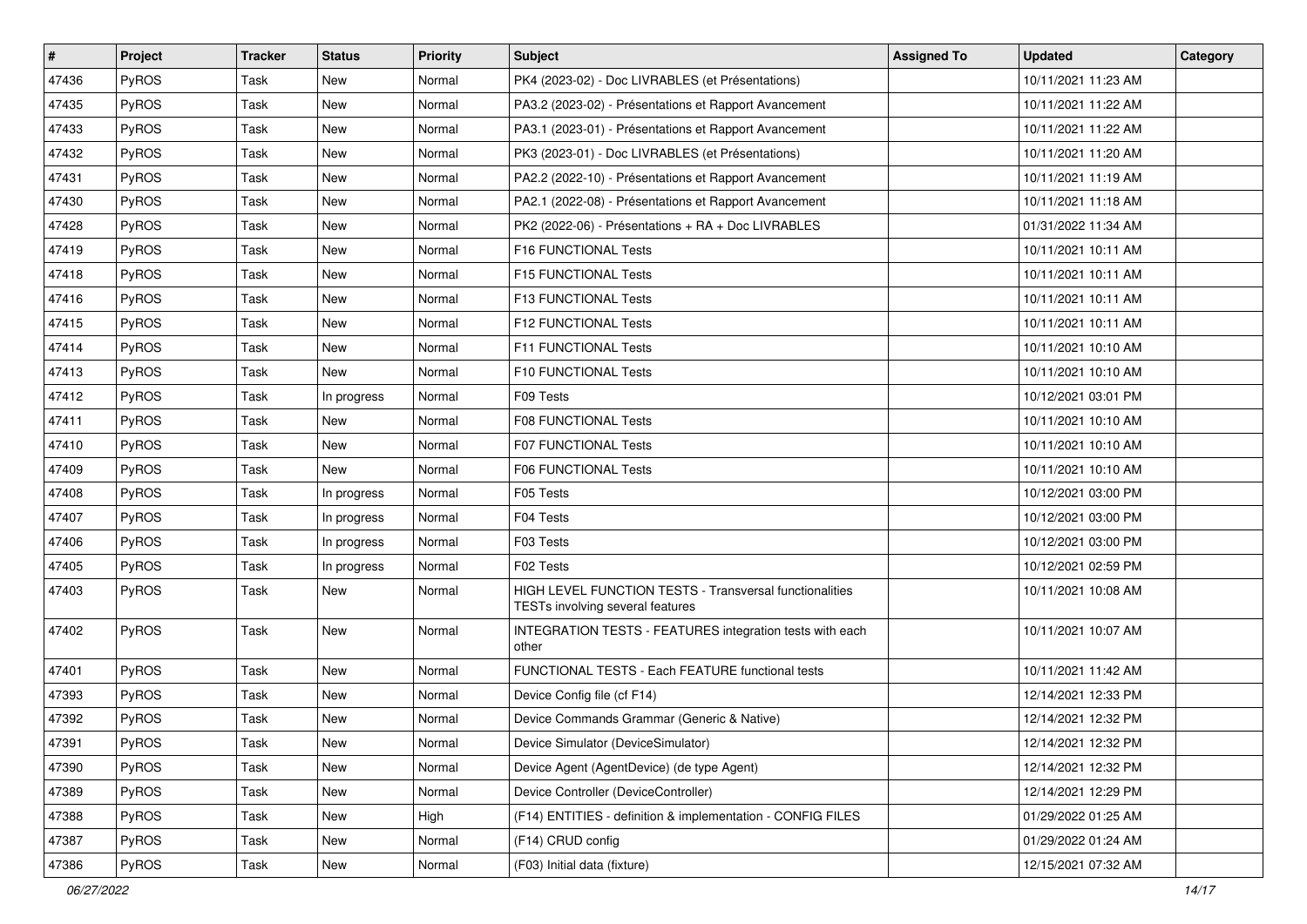| #     | Project      | <b>Tracker</b> | <b>Status</b> | Priority | <b>Subject</b>                                                                       | <b>Assigned To</b> | <b>Updated</b>      | Category |
|-------|--------------|----------------|---------------|----------|--------------------------------------------------------------------------------------|--------------------|---------------------|----------|
| 47375 | PyROS        | Task           | New           | Normal   | Association quota SP                                                                 |                    | 10/11/2021 10:37 AM |          |
| 47368 | PyROS        | Task           | In progress   | Normal   | <b>CRUD Scientific Theme</b>                                                         | Koralewski Alexis  | 10/11/2021 10:01 AM |          |
| 46790 | <b>PyROS</b> | Task           | New           | Normal   | F16 - EXIGENCES satisfaites (+ tests mis à jour)                                     |                    | 09/14/2021 02:47 PM |          |
| 46789 | PyROS        | Task           | New           | Normal   | F15 - EXIGENCES satisfaites (+ tests mis à jour)                                     |                    | 09/14/2021 02:47 PM |          |
| 46788 | PyROS        | Task           | New           | Normal   | (F14) EXIGENCES satisfaites (+ tests mis à jour)                                     |                    | 01/29/2022 01:24 AM |          |
| 46787 | PyROS        | Task           | New           | Normal   | (F09) REQUIREMENTS validated (+ tests udpated)                                       |                    | 12/14/2021 12:18 PM |          |
| 46786 | PyROS        | Task           | <b>New</b>    | Normal   | F08 - EXIGENCES satisfaites (+ tests mis à jour)                                     |                    | 09/14/2021 02:45 PM |          |
| 46785 | <b>PyROS</b> | Task           | New           | Normal   | F07 - EXIGENCES satisfaites (+ tests mis à jour)                                     |                    | 09/14/2021 02:44 PM |          |
| 46783 | PyROS        | Task           | New           | Normal   | F04 - EXIGENCES satisfaites (+ tests mis à jour)                                     |                    | 09/14/2021 02:43 PM |          |
| 46782 | PyROS        | Task           | New           | Normal   | F03 - EXIGENCES satisfaites (+ tests mis à jour)                                     |                    | 09/14/2021 02:43 PM |          |
| 46781 | PyROS        | Task           | New           | Normal   | (F02) EXIGENCES satisfaites (+ tests mis à jour)                                     |                    | 01/29/2022 01:27 AM |          |
| 46780 | PyROS        | Task           | New           | Normal   | (F01) EXIGENCES satisfaites (+ tests mis à jour)                                     |                    | 10/08/2021 06:01 PM |          |
| 45818 | PyROS        | Task           | New           | Normal   | (F14) TESTS to validate this feature                                                 |                    | 08/09/2021 10:43 AM |          |
| 45816 | PyROS        | Task           | <b>New</b>    | Normal   | <b>SP Delete</b>                                                                     |                    | 10/28/2021 08:35 AM |          |
| 45815 | PyROS        | Task           | New           | Normal   | test_SCP_manage_quota                                                                |                    | 09/22/2021 04:47 PM |          |
| 45811 | <b>PyROS</b> | Task           | New           | Normal   | SP update                                                                            |                    | 11/03/2021 09:16 AM |          |
| 45810 | PyROS        | Task           | New           | Normal   | SP Read (view list and view 1)                                                       |                    | 10/27/2021 02:47 PM |          |
| 45809 | PyROS        | Task           | New           | Normal   | <b>SP Create</b>                                                                     |                    | 10/27/2021 08:42 AM |          |
| 45799 | PyROS        | Task           | New           | Normal   | Execute TESTS on commit/push (new script PUSH)                                       | Pallier Etienne    | 07/19/2021 08:54 AM |          |
| 45791 | PyROS        | Task           | New           | Normal   | PA1.1 (2022-03) - Présentations et Rapport Avancement                                |                    | 10/11/2021 11:14 AM |          |
| 45790 | PyROS        | Task           | <b>New</b>    | Normal   | PK1 (2022-01) - Présentations + RA + Doc LIVRABLES                                   |                    | 01/31/2022 11:33 AM |          |
| 45781 | PyROS        | Task           | In progress   | Normal   | Documentation et Présentations pour les PA et PK CNES                                |                    | 01/31/2022 11:32 AM |          |
| 45776 | PyROS        | Task           | <b>New</b>    | Normal   | <b>Test User Delete</b>                                                              |                    | 08/13/2021 01:46 PM |          |
| 45772 | PyROS        | Task           | New           | Normal   | Test User Read (view list and view 1)                                                |                    | 08/13/2021 01:51 PM |          |
| 45766 | PyROS        | Task           | <b>New</b>    | Normal   | <b>Test User Update</b>                                                              |                    | 08/13/2021 01:53 PM |          |
| 45762 | <b>PyROS</b> | Task           | New           | Normal   | <b>Test User Connexion</b>                                                           |                    | 08/13/2021 01:55 PM |          |
| 45761 | PyROS        | Task           | <b>New</b>    | Normal   | Test User Create (registration)                                                      |                    | 08/13/2021 01:54 PM |          |
| 45756 | PyROS        | Task           | New           | Normal   | QUOTA & PRIO - Gestion du quota et de la priorité                                    |                    | 10/11/2021 10:35 AM |          |
| 45753 | PyROS        | Task           | In progress   | Normal   | Public visibility: gérer les champs publics                                          | Koralewski Alexis  | 10/07/2021 12:49 PM |          |
| 45749 | PyROS        | Task           | In progress   | Normal   | Gérer le retrait et le retour d'un device (panne, désactiver/réactiver<br>un device) |                    | 08/09/2021 10:42 AM |          |
| 45748 | PyROS        | Task           | New           | Normal   | Définir Accesseurs (getX())                                                          |                    | 01/29/2022 01:21 AM |          |
| 45556 | PyROS        | Task           | New           | Normal   | User activation/deactivation                                                         |                    | 06/25/2021 08:18 AM |          |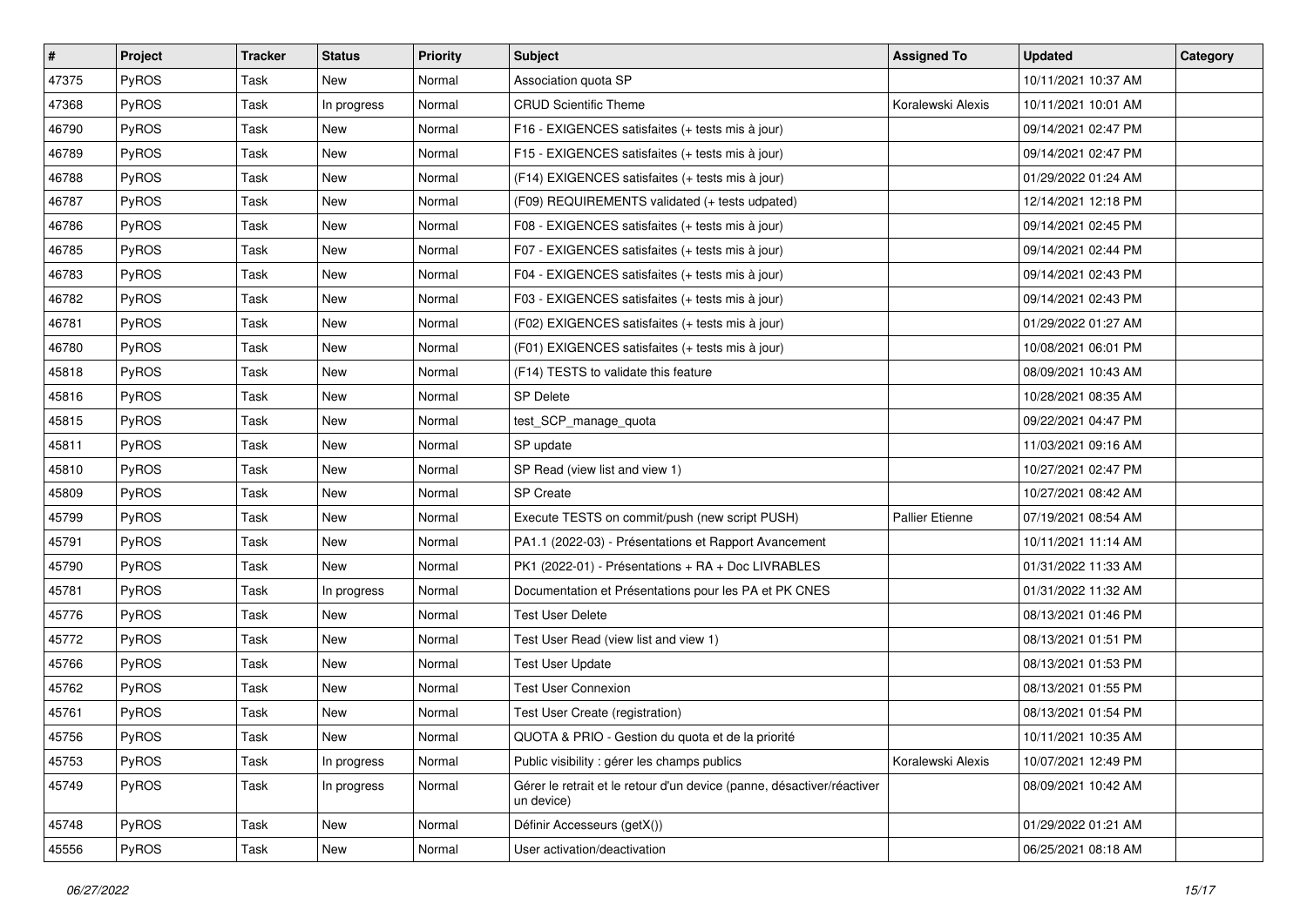| $\vert$ # | Project      | <b>Tracker</b> | <b>Status</b> | <b>Priority</b> | Subject                                                                                                           | <b>Assigned To</b>     | <b>Updated</b>      | Category |
|-----------|--------------|----------------|---------------|-----------------|-------------------------------------------------------------------------------------------------------------------|------------------------|---------------------|----------|
| 45555     | PyROS        | Task           | In progress   | Normal          | <b>CRUD Time Periods</b>                                                                                          | Koralewski Alexis      | 09/07/2021 08:58 AM |          |
| 45552     | PyROS        | Task           | <b>New</b>    | Normal          | General configuration integration                                                                                 |                        | 03/15/2022 11:15 PM |          |
| 45550     | PyROS        | Task           | New           | Normal          | Users View & Export                                                                                               | Koralewski Alexis      | 03/29/2022 09:14 AM |          |
| 45346     | PyROS        | Task           | <b>New</b>    | Normal          | (F10) ENTITIES - Initial data (fixture)                                                                           |                        | 06/03/2021 09:17 AM |          |
| 45340     | PyROS        | Task           | <b>New</b>    | Normal          | <b>INITIAL DATA (fixtures)</b>                                                                                    | Koralewski Alexis      | 12/14/2021 12:09 PM |          |
| 45337     | <b>PyROS</b> | Task           | In progress   | Normal          | Description du Site (horizon + home)                                                                              | Klotz Alain            | 10/11/2021 10:42 AM |          |
| 45336     | PyROS        | Task           | In progress   | Normal          | SCHEMA FILES - Fichiers schema pour valider la config                                                             | Koralewski Alexis      | 10/11/2021 10:43 AM |          |
| 45295     | PyROS        | Task           | New           | Normal          | Create DARK files (acquisition)                                                                                   |                        | 05/27/2021 11:22 AM |          |
| 45294     | PyROS        | Task           | <b>New</b>    | Normal          | Create BIAS files (acquisition)                                                                                   |                        | 05/27/2021 11:22 AM |          |
| 45293     | PyROS        | Task           | <b>New</b>    | Normal          | Create FLAT files (acquisition)                                                                                   |                        | 05/27/2021 11:21 AM |          |
| 45292     | <b>PyROS</b> | Task           | <b>New</b>    | Normal          | (F10) TESTS to validate this feature                                                                              |                        | 05/27/2021 11:11 AM |          |
| 45291     | PyROS        | Task           | New           | Normal          | (F10) AUTHORIZATIONS for this feature (who can do what):<br>documentation & implementation                        |                        | 06/08/2021 08:19 AM |          |
| 45290     | PyROS        | Task           | New           | Normal          | (F10) ENTITIES - definition & implementation                                                                      |                        | 06/03/2021 09:17 AM |          |
| 45051     | PyROS        | Task           | <b>New</b>    | Normal          | Implémenter le protocole Indi avec une classe DeviceControllerIndi                                                |                        | 05/06/2021 05:05 PM |          |
| 45050     | PyROS        | Task           | In progress   | Normal          | Test caméra du TNC (FLI)                                                                                          | Klotz Alain            | 07/16/2021 09:34 AM |          |
| 45049     | PyROS        | Task           | <b>New</b>    | Normal          | <b>CAMERA FLI</b>                                                                                                 |                        | 07/16/2021 09:34 AM |          |
| 45048     | PyROS        | Task           | <b>New</b>    | Normal          | HARDWARE DEVICES definition, test, config, management                                                             |                        | 10/08/2021 05:51 PM |          |
| 45047     | <b>PyROS</b> | Task           | <b>New</b>    | Normal          | Piloter le telescope en mode manuel depuis le Dashboard                                                           | <b>Pallier Etienne</b> | 12/14/2021 12:34 PM |          |
| 45046     | PyROS        | Task           | New           | Normal          | Manual mode                                                                                                       |                        | 12/14/2021 12:34 PM |          |
| 45044     | <b>PyROS</b> | Task           | In progress   | Normal          | CRUD des autres entités (Institutes, Time Periods, Scientific<br>Theme)                                           | Koralewski Alexis      | 10/11/2021 10:01 AM |          |
| 45043     | PyROS        | Task           | New           | High            | Démo IRAP (install classique ?) + retrouver ancienne utilisation de<br>PlcConfig                                  | <b>Pallier Etienne</b> | 12/14/2021 12:00 PM |          |
| 45041     | PyROS        | Task           | <b>New</b>    | Normal          | Pouvoir télécharger zip ou faire clone depuis gitlab sans se<br>connecter                                         | Pallier Etienne        | 05/06/2021 04:05 PM |          |
| 45040     | PyROS        | Task           | <b>New</b>    | High            | NEW Agent v2 basé sur new config yaml (base pour F09)                                                             | <b>Pallier Etienne</b> | 01/29/2022 01:04 AM |          |
| 45037     | PyROS        | Task           | In progress   | Normal          | Algo description                                                                                                  | Klotz Alain            | 05/06/2021 02:59 PM |          |
| 45035     | PyROS        | Task           | <b>New</b>    | Normal          | Resilience (failure tolerance)                                                                                    |                        | 05/06/2021 12:58 PM |          |
| 45034     | PyROS        | Task           | New           | Normal          | Resilience (failure tolerance)                                                                                    |                        | 05/06/2021 12:58 PM |          |
| 45018     | PyROS        | Task           | New           | High            | Définir config pour TNC (4 channels Cam)                                                                          | Klotz Alain            | 10/12/2021 08:52 AM |          |
| 45017     | PyROS        | Task           | In progress   | High            | Définir config pour GUITALENS (observatoire avec plusieurs UNIT)   Klotz Alain                                    |                        | 10/12/2021 08:52 AM |          |
| 45007     | PyROS        | Task           | In progress   | Normal          | Le système doit pouvoir démarrer et s'organiser automatiquement<br>à partir de la configuration de l'observatoire | Koralewski Alexis      | 05/24/2022 02:54 PM |          |
| 45005     | PyROS        | Task           | In progress   | Normal          | CRUD - (R)EAD config                                                                                              | Koralewski Alexis      | 01/29/2022 01:24 AM |          |